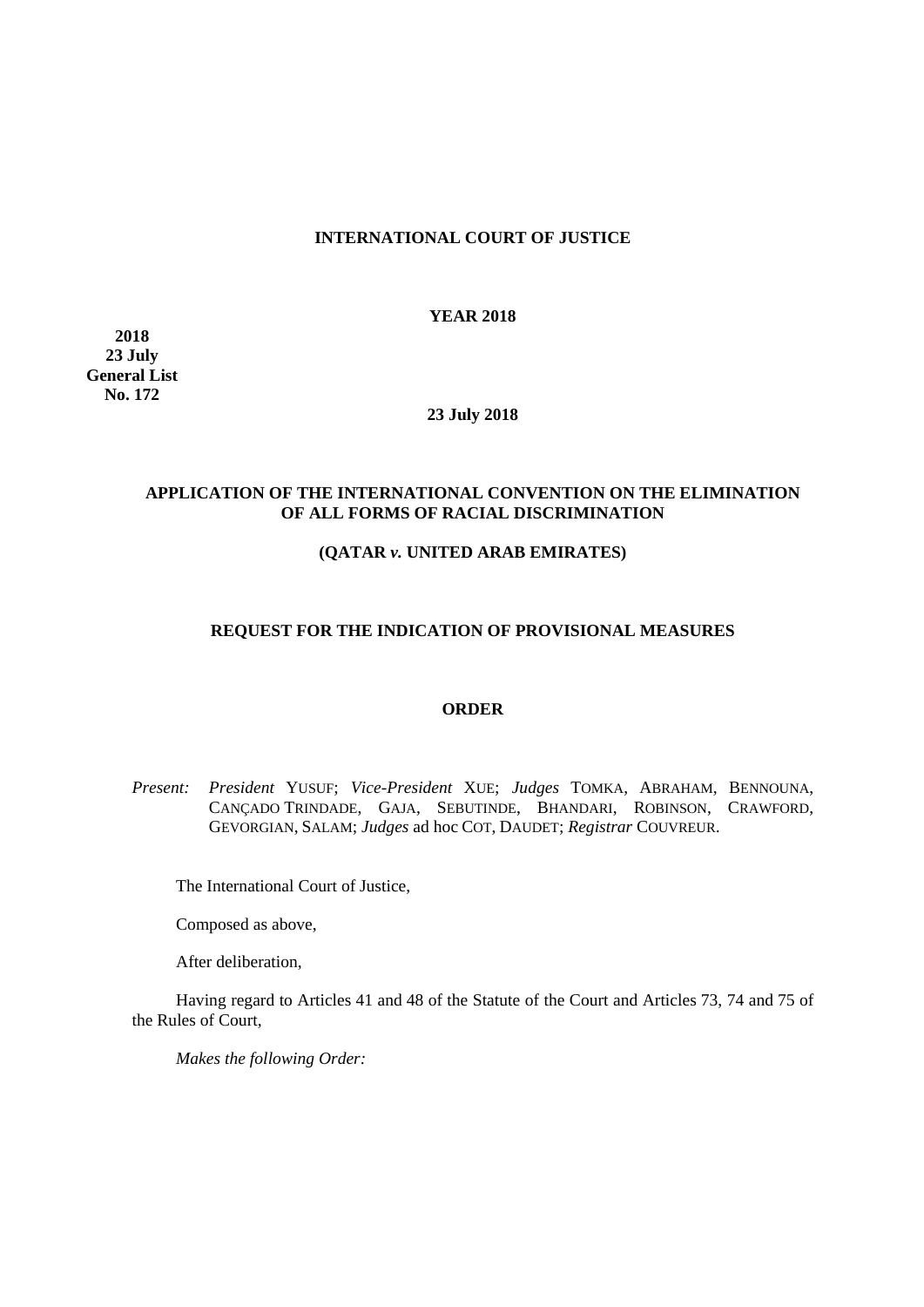#### Whereas:

 1. On 11 June 2018, the State of Qatar (hereinafter referred to as "Qatar") filed in the Registry of the Court an Application instituting proceedings against the United Arab Emirates (hereinafter referred to as the "UAE") with regard to alleged violations of the International Convention on the Elimination of All Forms of Racial Discrimination of 21 December 1965 (hereinafter "CERD" or the "Convention").

2. At the end of its Application, Qatar

"in its own right and as *parens patriae* of its citizens, respectfully requests the Court to adjudge and declare that the UAE, through its State organs, State agents, and other persons and entities exercising governmental authority, and through other agents acting on its instructions or under its direction and control, has violated its obligations under Articles 2, 4, 5, 6, and 7 of the CERD by taking, *inter alia*, the following unlawful actions:

- *(a)* Expelling, on a collective basis, all Qataris from, and prohibiting the entry of all Qataris into, the UAE on the basis of their national origin;
- *(b)* Violating other fundamental rights, including the rights to marriage and choice of spouse, freedom of opinion and expression, public health and medical care, education and training, property, work, participation in cultural activities, and equal treatment before tribunals;
- *(c)* Failing to condemn and instead encouraging racial hatred against Qatar and Qataris and failing to take measures that aim to combat prejudices, including by *inter alia*: criminalizing the expression of sympathy toward Qatar and Qataris; allowing, promoting, and financing an international anti-Qatar public and social media campaign; silencing Qatari media; and calling for physical attacks on Qatari entities; and
- *(d)* Failing to provide effective protection and remedies to Qataris to seek redress against acts of racial discrimination through UAE courts and institutions."

#### Accordingly,

"Qatar respectfully requests the Court to order the UAE to take all steps necessary to comply with its obligations under CERD and, *inter alia*: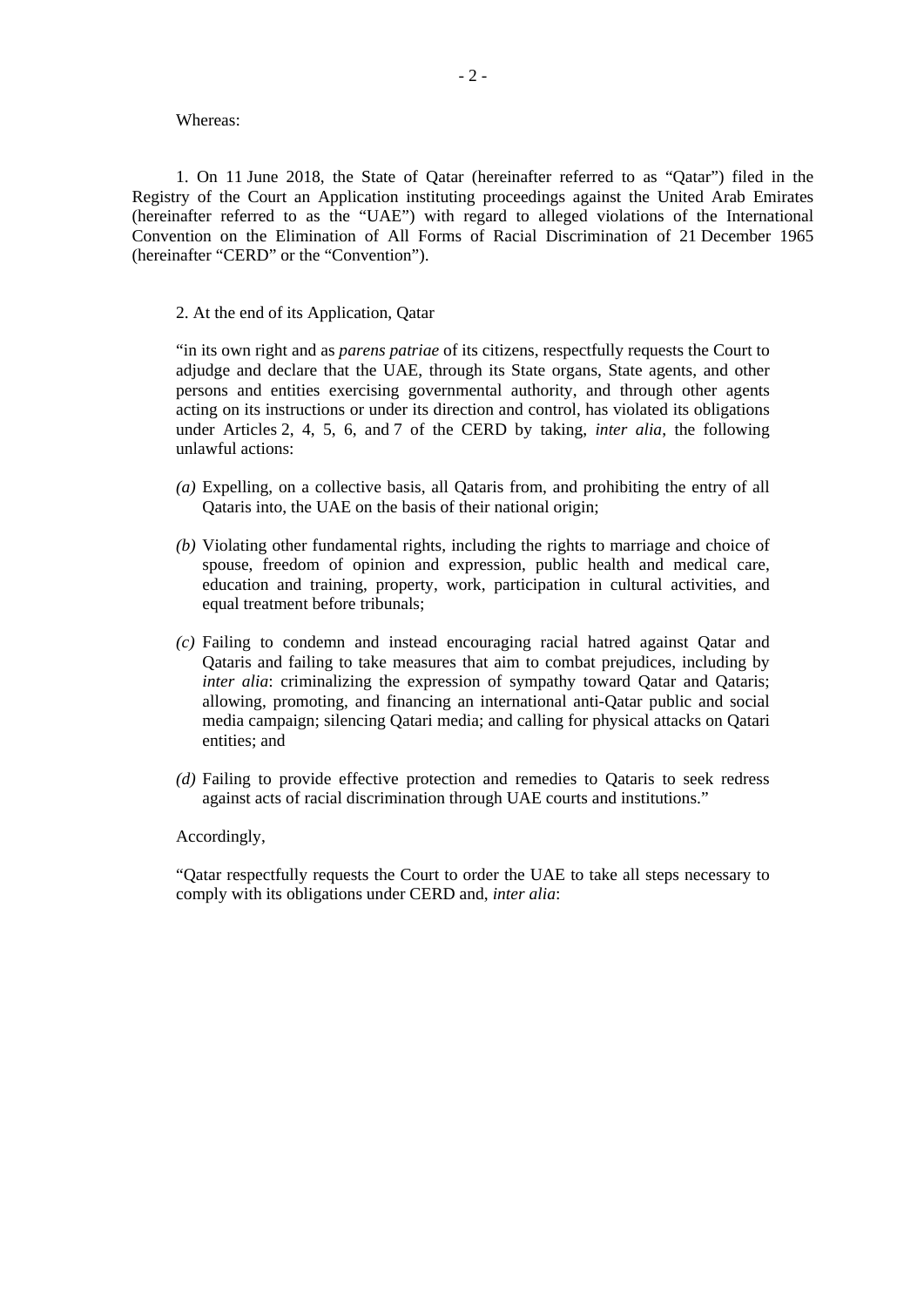- *(a)* Immediately cease and revoke the Discriminatory Measures, including but not limited to the directives against 'sympathizing' with Qataris, and any other national laws that discriminate *de jure* or *de facto* against Qataris on the basis of their national origin;
- *(b)* Immediately cease all other measures that incite discrimination (including media campaigns and supporting others to propagate discriminatory messages) and criminalize such measures;
- *(c)* Comply with its obligations under the CERD to condemn publicly racial discrimination against Qataris, pursue a policy of eliminating racial discrimination, and adopt measures to combat such prejudice;
- *(d)* Refrain from taking any further measures that would discriminate against Qataris within its jurisdiction or control;
- *(e)* Restore rights of Qataris to, *inter alia*, marriage and choice of spouse, freedom of opinion and expression, public health and medical care, education and training, property, work, participation in cultural activities, and equal treatment before tribunals, and put in place measures to ensure those rights are respected;
- *(f)* Provide assurances and guarantees of non-repetition of the UAE's illegal conduct; and
- *(g)* Make full reparation, including compensation, for the harm suffered as a result of the UAE's actions in violation of the CERD."

 3. In its Application, Qatar seeks to found the Court's jurisdiction on Article 36, paragraph 1, of the Statute of the Court and on Article 22 of CERD.

 4. On 11 June 2018, Qatar also submitted a Request for the indication of provisional measures, referring to Article 41 of the Statute and to Articles 73, 74 and 75 of the Rules of Court.

 5. At the end of its Request for the indication of provisional measures, Qatar asked the Court to indicate the following provisional measures:

"*(a)* The UAE shall cease and desist from any and all conduct that could result, directly or indirectly, in any form of racial discrimination against Qatari individuals and entities by any organs, agents, persons, and entities exercising UAE governmental authority in its territory, or under its direction or control. In particular, the UAE shall immediately cease and desist from violations of the human rights of Qataris under the CERD, including by: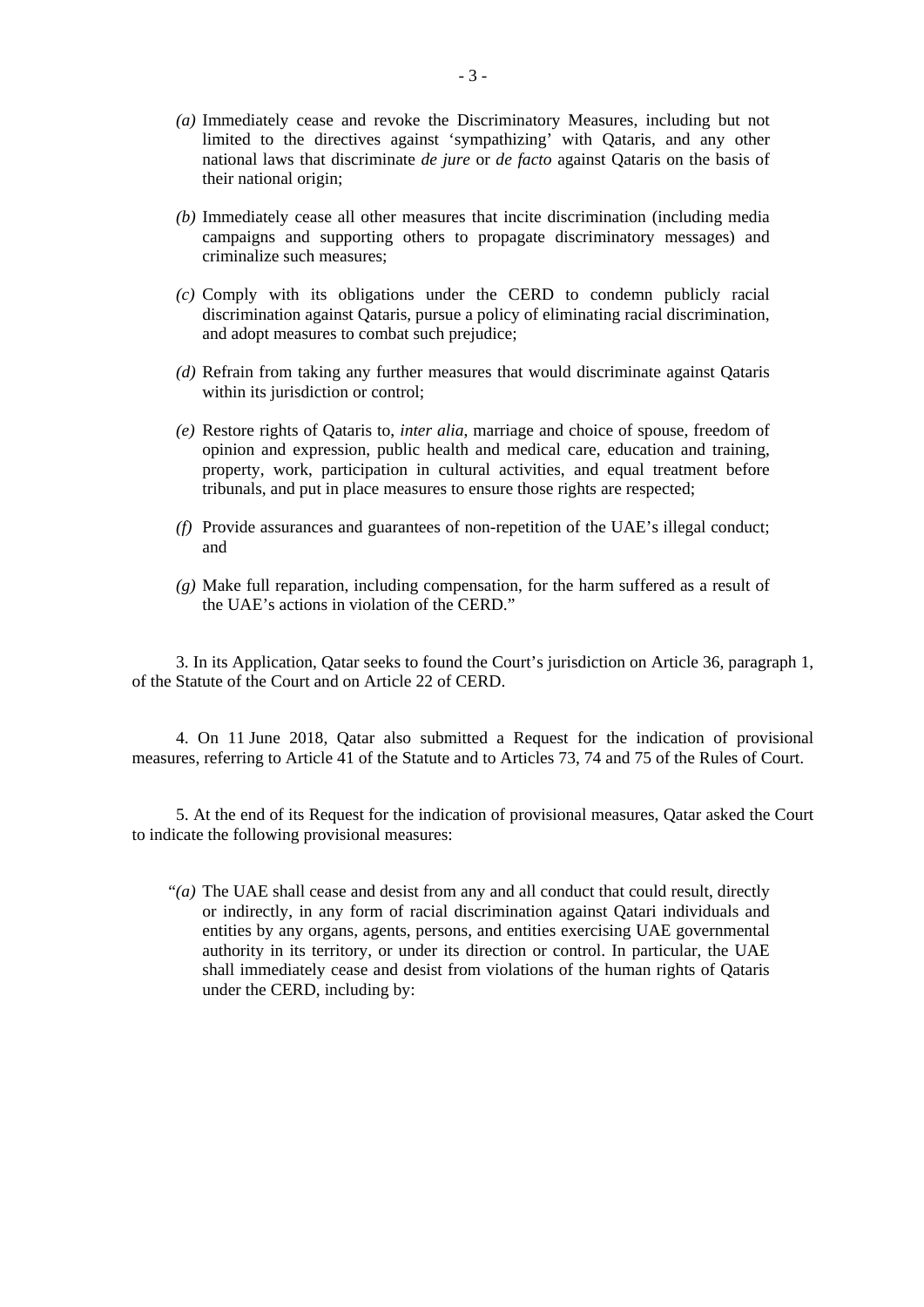- (i) suspending operation of the collective expulsion of all Qataris from, and ban on entry into, the UAE on the basis of national origin;
- (ii) taking all necessary steps to ensure that Qataris (or persons with links to Qatar) are not subjected to racial hatred or discrimination, including by condemning hate speech targeting Qataris, ceasing publication of anti-Qatar statements and caricatures, and refraining from any other incitement to racial discrimination against Qataris;
- (iii) suspending the application of its Federal Decree-Law no. (5) of 2012, On Combatting Cybercrimes, to any person who 'shows sympathy . . . towards Qatar' and any other domestic laws that (*de jure* or *de facto*) discriminate against Qataris;
- (iv) taking the measures necessary to protect freedom of expression of Qataris in the UAE, including by suspending the UAE's closure and blocking of transmissions by Qatari media outlets;
- (v) ceasing and desisting from measures that, directly or indirectly, result in the separation of families that include a Qatari, and taking all necessary steps to ensure that families separated by the Discriminatory Measures are reunited (in the UAE, if that is the family's preference);
- (vi) ceasing and desisting from measures that, directly or indirectly, result in Qataris being unable to seek medical care in the UAE on the grounds of their national origin and taking all necessary steps to ensure that such care is provided;
- (vii) ceasing and desisting from measures that, directly or indirectly, prevent Qatari students from receiving education or training from UAE institutions, and taking all necessary steps to ensure that students have access to their educational records;
- (viii) ceasing and desisting from measures that, directly or indirectly, prevent Qataris from accessing, enjoying, utilizing, or managing their property in the UAE, and taking all necessary steps to ensure that Qataris may authorize valid powers of attorney in the UAE, renew necessary business and worker licenses, and renew their leases; and
	- (ix) taking all necessary steps to ensure that Qataris are granted equal treatment before tribunals and other judicial organs in the UAE, including a mechanism to challenge any discriminatory measures.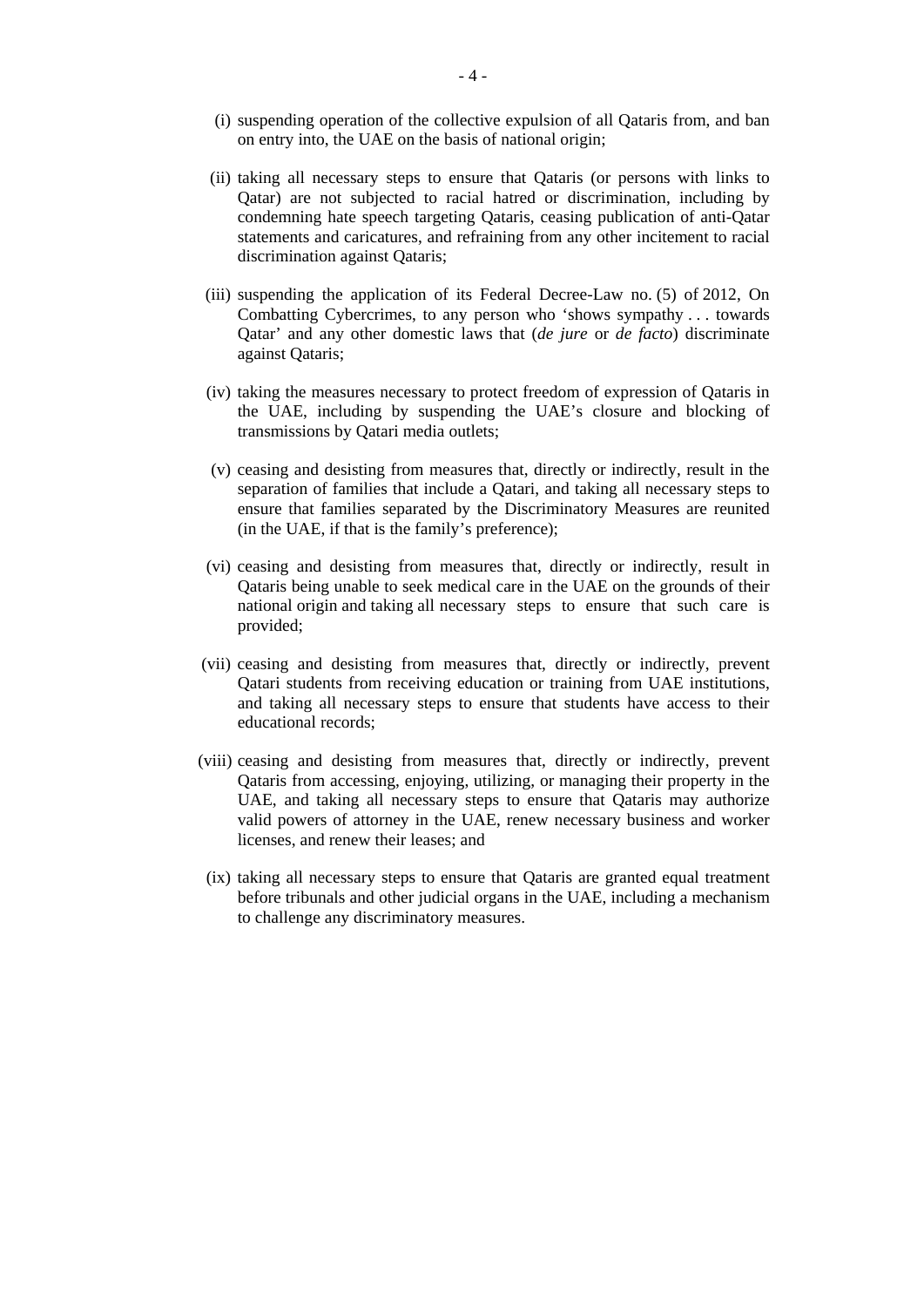- *(b)* The UAE shall abstain from any measure that might aggravate, extend, or make more difficult resolution of this dispute; and
- *(c)* The UAE shall abstain from any other measure that might prejudice the rights of Qatar in the dispute before the Court."

 6. The Registrar immediately communicated to the Government of the UAE the Application, in accordance with Article 40, paragraph 2, of the Statute of the Court, and the Request for the indication of provisional measures, in accordance with Article 73, paragraph 2, of the Rules of Court. He also notified the Secretary-General of the United Nations of the filing of the Application and the Request by Qatar.

 7. Pending the notification provided for by Article 40, paragraph 3, of the Statute by transmission of the printed bilingual text of the Application to the Members of the United Nations through the Secretary-General, the Registrar informed those States of the filing of the Application and the Request.

 8. Since the Court included upon the Bench no judge of the nationality of either Party, each Party proceeded to exercise the right conferred upon it by Article 31 of the Statute to choose a judge *ad hoc* to sit in the case. Qatar chose Mr. Yves Daudet and the UAE Mr. Jean-Pierre Cot.

 9. By letters dated 14 June 2018, the Registrar informed the Parties that, pursuant to Article 74, paragraph 3, of its Rules, the Court had fixed 27, 28 and 29 June 2018 as the dates for the oral proceedings on the Request for the indication of provisional measures.

 10. At the public hearings, oral observations on the request for the indication of provisional measures were presented by:

| On behalf of Qatar:   | Mr. Mohammed Abdulaziz Al-Khulaifi, |
|-----------------------|-------------------------------------|
|                       | Mr. Donald Francis Donovan,         |
|                       | Ms Catherine Amirfar,               |
|                       | Mr. Pierre Klein,                   |
|                       | Lord Peter Goldsmith.               |
|                       | Mr. Lawrence H. Martin.             |
| On behalf of the UAE: | H.E. Mr. Saeed Ali Yousef Alnowais. |
|                       | Mr. Alain Pellet.                   |
|                       | Mr. Tullio Treves.                  |
|                       | Mr. Simon Olleson.                  |
|                       | Mr. Malcolm Shaw,                   |
|                       | Mr. Charles L.O. Buderi.            |
|                       |                                     |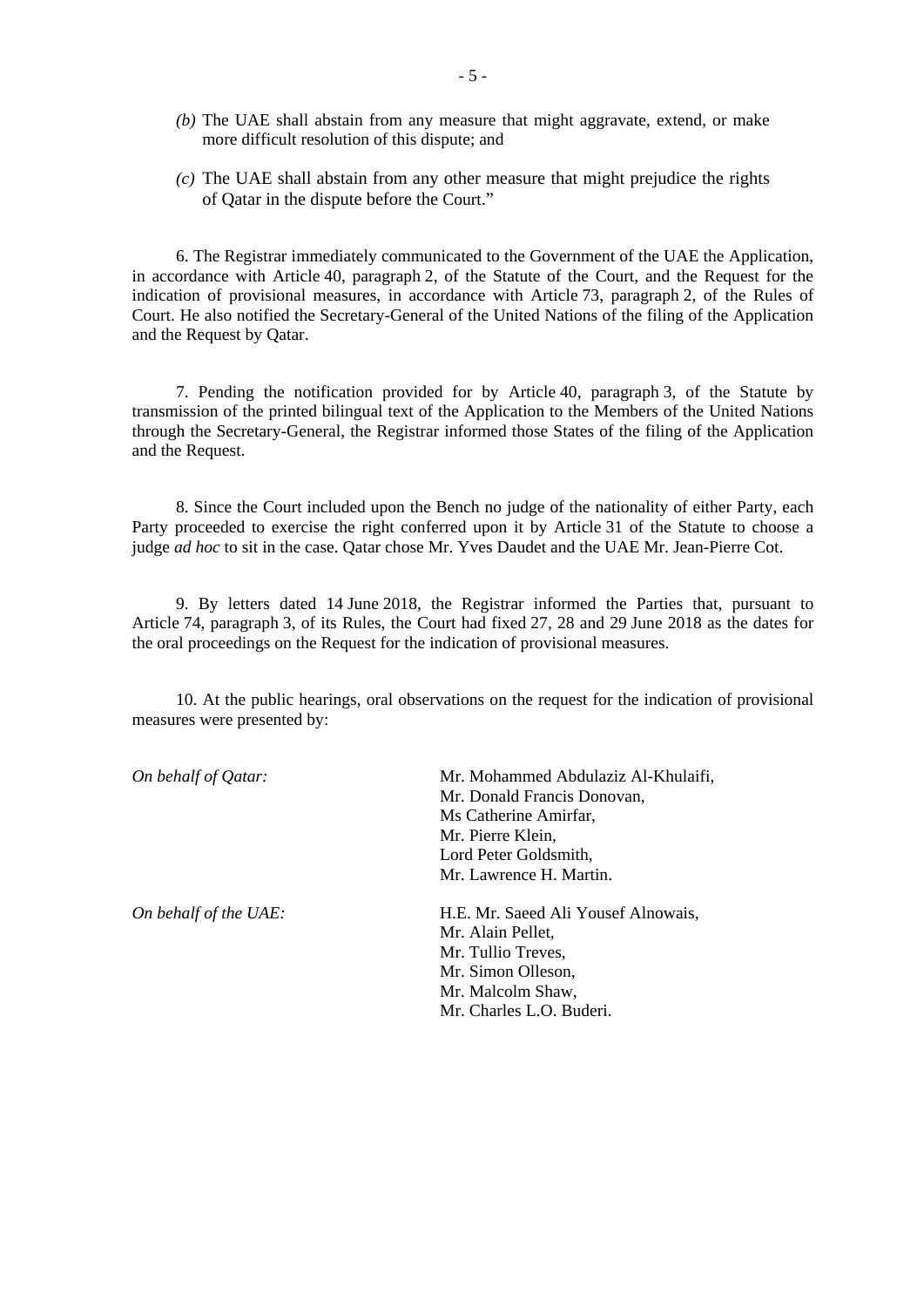11. At the end of its second round of oral observations, Qatar asked the Court to indicate the following provisional measures:

- "*(a)* The UAE shall cease and desist from any and all conduct that could result, directly or indirectly, in any form of racial discrimination against Qatari individuals and entities by any organs, agents, persons, and entities exercising UAE governmental authority in its territory, or under its direction or control. In particular, the UAE shall immediately cease and desist from violations of the human rights of Qataris under the CERD, including by:
	- (i) suspending operation of the collective expulsion of all Qataris from, and ban on entry into, the UAE on the basis of national origin;
	- (ii) taking all necessary steps to ensure that Qataris (or persons with links to Qatar) are not subjected to racial hatred or discrimination, including by condemning hate speech targeting Qataris, ceasing publication of anti-Qatar statements and caricatures, and refraining from any other incitement to racial discrimination against Qataris;
	- (iii) suspending the application of its Federal Decree Law No. (5) of 2012, On Combatting Cybercrimes, to any person who 'shows sympathy . . . towards Qatar' and any other domestic laws that (*de jure* or *de facto*) discriminate against Qataris;
	- (iv) taking the measures necessary to protect freedom of expression of Qataris in the UAE, including by suspending the UAE's closure and blocking of transmissions by Qatari media outlets;
	- (v) ceasing and desisting from measures that, directly or indirectly, result in the separation of families that include a Qatari, and taking all necessary steps to ensure that families separated by the Discriminatory Measures are reunited (in the UAE, if that is the family's preference);
	- (vi) ceasing and desisting from measures that, directly or indirectly, result in Qataris being unable to seek medical care in the UAE on the grounds of their national origin and taking all necessary steps to ensure that such care is provided;
	- (vii) ceasing and desisting from measures that, directly or indirectly, prevent Qatari students from receiving education or training from UAE institutions, and taking all necessary steps to ensure that students have access to their educational records;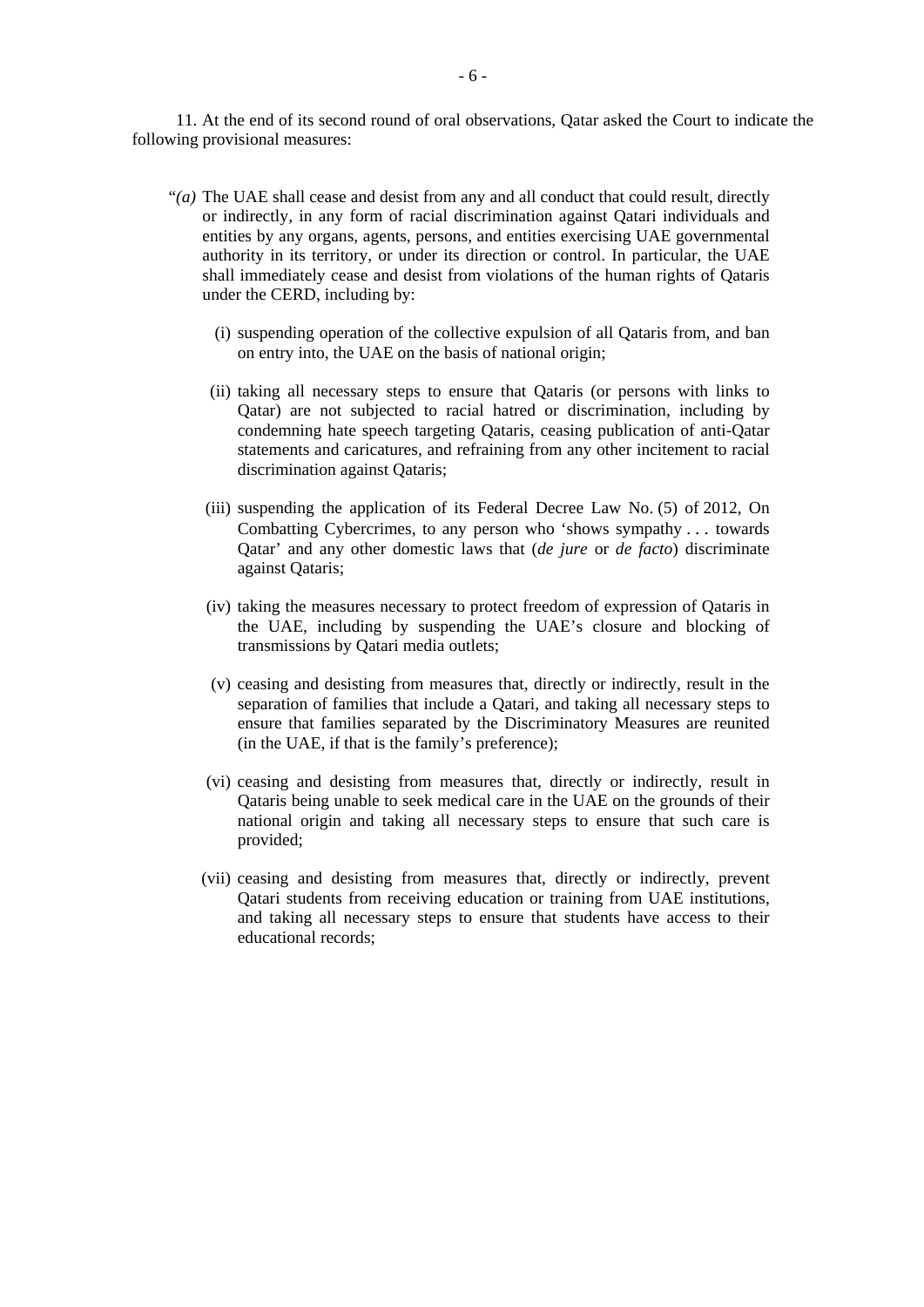- (viii) ceasing and desisting from measures that, directly or indirectly, prevent Qataris from accessing, enjoying, utilizing, or managing their property in the UAE, and taking all necessary steps to ensure that Qataris may authorize valid powers of attorney in the UAE, renew necessary business and worker licenses, and renew their leases; and
	- (ix) taking all necessary steps to ensure that Qataris are granted equal treatment before tribunals and other judicial organs in the UAE, including a mechanism to challenge any discriminatory measures.
- *(b)* The UAE shall abstain from any measure that might aggravate, extend, or make more difficult resolution of this dispute; and
- *(c)* The UAE shall abstain from any other measure that might prejudice the rights of Qatar in the dispute before the Court."

 12. At the end of its second round of oral observations, the UAE requested the Court "to reject the request for the indication of provisional measures submitted by the State of Qatar".

 13. At the hearings, Members of the Court put questions to the Parties, to which replies were given in writing, in accordance with Article 61, paragraph 4, of the Rules of Court. Under Article 72 of the Rules of Court, each Party presented written comments on the written replies received from the other.

> \* \* \*

#### **I. PRIMA FACIE JURISDICTION**

### **1. General introduction**

 14. The Court may indicate provisional measures only if the provisions relied on by the Applicant appear, prima facie, to afford a basis on which its jurisdiction could be founded, but need not satisfy itself in a definitive manner that it has jurisdiction as regards the merits of the case (see, for example, *Jadhav (India* v. *Pakistan), Provisional Measures, Order of 18 May 2017, I.C.J. Reports 2017*, p. 236, para. 15).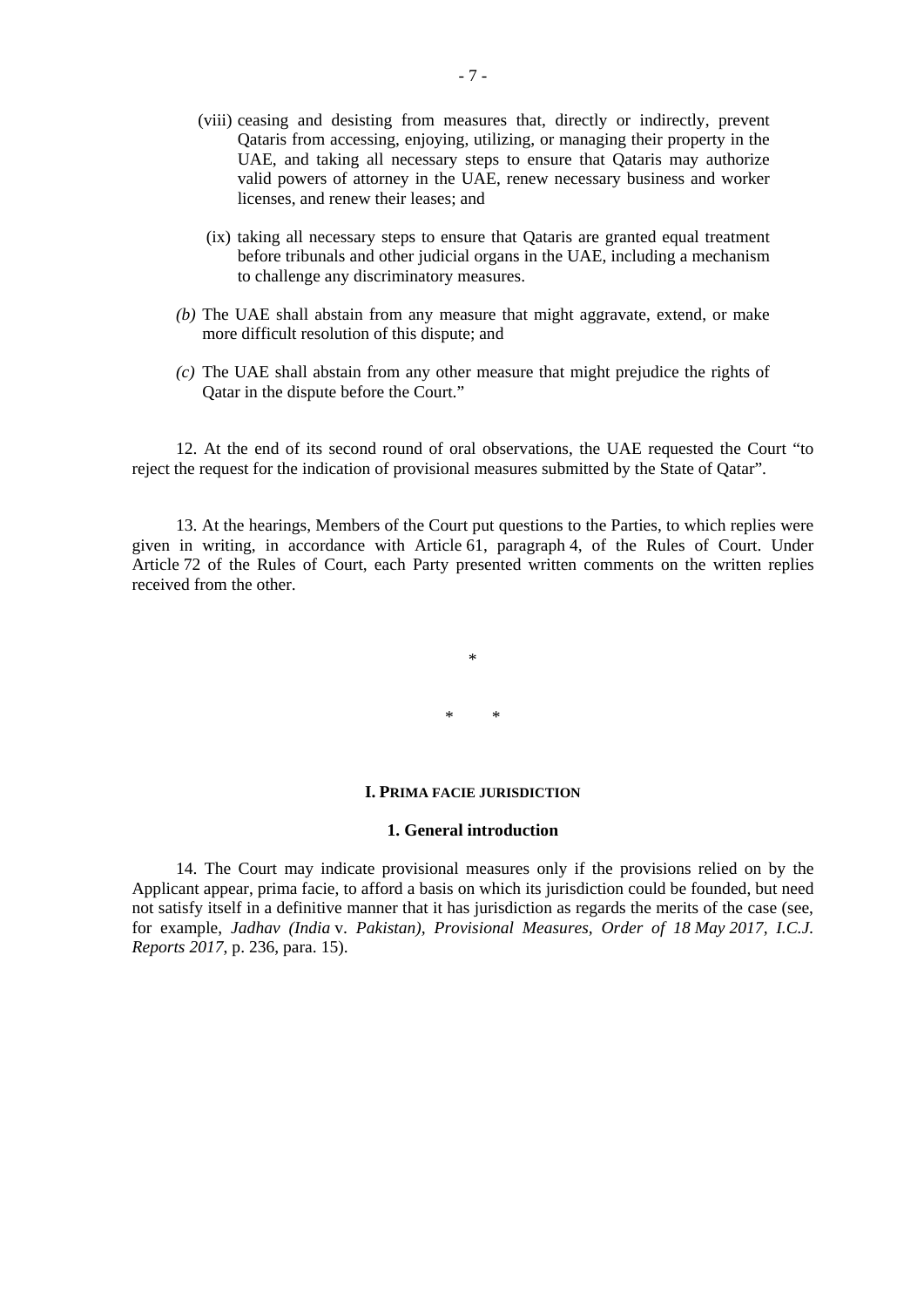15. In the present case, Qatar seeks to found the jurisdiction of the Court on Article 36, paragraph 1, of the Statute of the Court and on Article 22 of CERD (see paragraph 3 above). The Court must therefore first determine whether those provisions prima facie confer upon it jurisdiction to rule on the merits of the case, enabling it  $-$  if the other necessary conditions are fulfilled — to indicate provisional measures.

 16. Qatar and the UAE are parties to CERD. Qatar acceded to that instrument on 22 July 1976, without entering any reservation; the UAE did so on 20 June 1974, without entering a reservation to Article 22 or any other relevant reservation for the present purposes.

## 17. Article 22 of CERD provides that:

 "Any dispute between two or more States Parties with respect to the interpretation or application of this Convention, which is not settled by negotiation or by the procedures expressly provided for in this Convention, shall, at the request of any of the parties to the dispute, be referred to the International Court of Justice for decision, unless the disputants agree to another mode of settlement."

## **2. Existence of a dispute concerning the interpretation or application of CERD**

 18. Article 22 of CERD makes the Court's jurisdiction conditional on the existence of a dispute arising out of the interpretation or application of CERD. A dispute between States exists where they hold clearly opposite views concerning the question of the performance or non-performance of certain international obligations (see *Application of the International Convention for the Suppression of the Financing of Terrorism and of the International Convention on the Elimination of All Forms of Racial Discrimination (Ukraine* v. *Russian Federation), Provisional Measures, Order of 19 April 2017, I.C.J. Reports 2017*, p. 115, para. 22, citing *Interpretation of Peace treaties with Bulgaria, Hungary and Romania, First Phase, Advisory Opinion, I.C.J. Reports 1950*, p. 74). The claim of one party must be "positively opposed" by the other (*South West Africa (Ethiopia* v. *South Africa; Liberia* v. *South Africa), Preliminary Objections, Judgment, I.C.J. Reports 1962*, p. 328). In order to determine whether a dispute exists, the Court "cannot limit itself to noting that one of the Parties maintains that the Convention applies, while the other denies it" (*Immunities and Criminal Proceedings (Equatorial Guinea* v. *France), Provisional Measures, Order of 7 December 2016, I.C.J. Reports 2016 (II)*, p. 1159, para. 47). Since Qatar has invoked as a basis of the Court's jurisdiction the compromissory clause in an international convention, the Court must ascertain whether "the acts complained of by [the Applicant] are prima facie capable of falling within the provisions of that instrument and ... [whether,] as a consequence, the dispute is one which the Court has jurisdiction *ratione materiae* to entertain" *(ibid.)*.

- 8 -

\* \*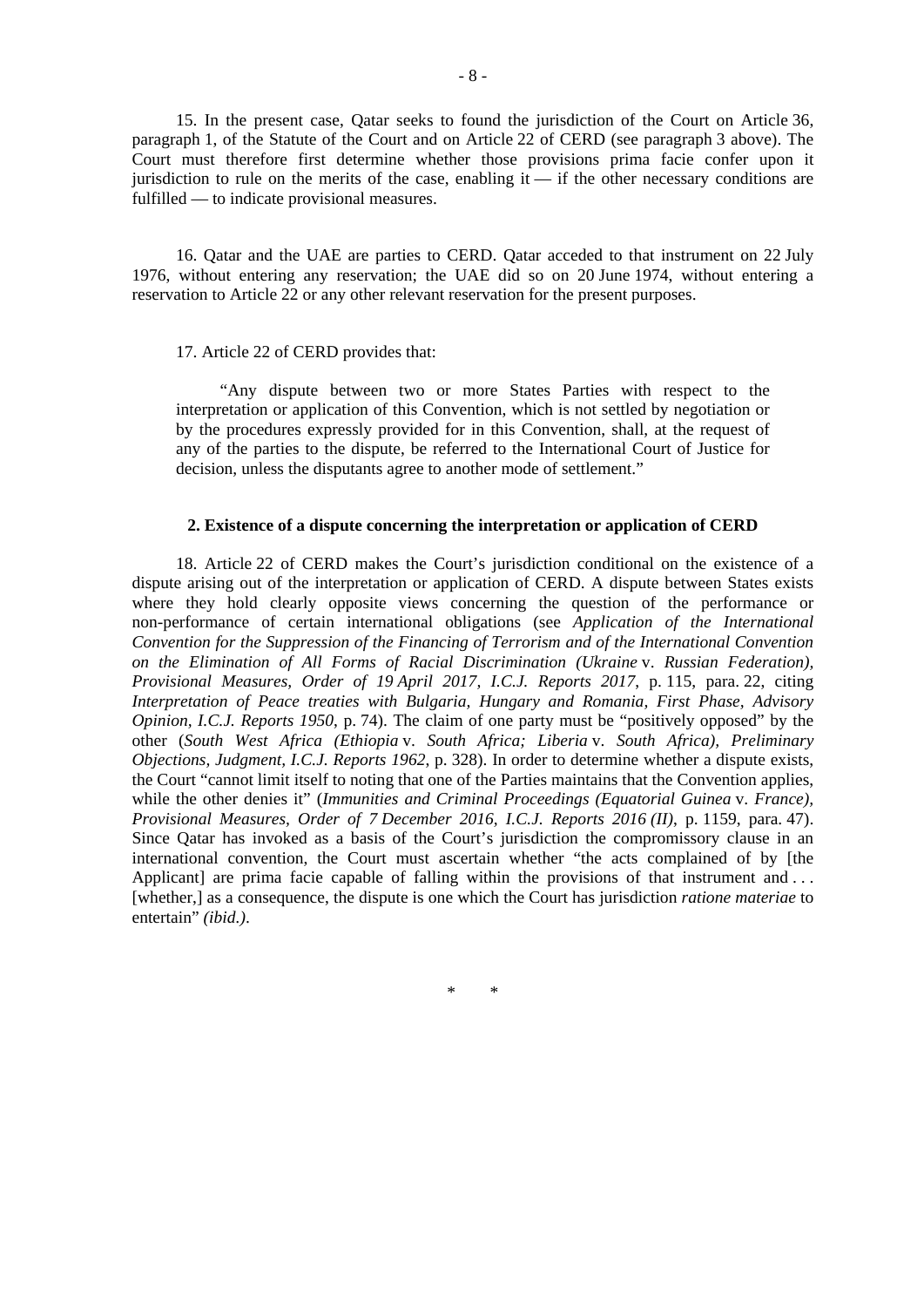19. Qatar contends that a dispute exists between the Parties concerning the interpretation and application of CERD. It asserts that, beginning on 5 June 2017, the UAE took discriminatory measures against Qataris and their families in violation of the provisions and principles underlying CERD. More specifically, Qatar states that, on 5 June 2017, the UAE "expelled all Qataris within its territory, giving them only 14 days to leave" and that it continues to prohibit Qataris from entering the UAE. Qatar observes that such measures do not apply to other non-citizens residing in the UAE. It therefore contends that the Respondent has targeted Qataris on the basis of their national origin, in violation of Article 1, paragraph 1, of CERD. Relying, *inter alia*, on General Recommendation XXX of the CERD Committee, Qatar argues that the Convention applies to discriminatory conduct based on Qatari national origin or nationality.

 20. According to Qatar, because of the measures taken by the UAE, "[t]housands of Qataris are unable to return to the UAE, are separated from their families there, and are losing their homes, their jobs, their property, access to medical care, and the opportunity to pursue their education". It adds that there is no opportunity for Qataris to seek justice for these violations. The Applicant thus submits that the UAE is interfering with Qataris' basic human rights under Articles 2 and 5 of CERD. More specifically, it contends that the Respondent is violating — vis-à-vis Qataris — their right to marriage and choice of spouse; their right to freedom of opinion and expression; their right to public health and medical care; their right to education and training; their right to property; their right to work and their right to equal treatment before tribunals.

 21. Qatar also maintains that the UAE has violated its obligations under Articles 4 and 7 of CERD "by failing to condemn racial hatred and prejudice and by inciting such hatred and prejudice against Qatar and Qataris". It further asserts that the UAE has failed to provide Qataris within its jurisdiction with effective protection and remedies against acts of racial discrimination, in violation of Article 6 of CERD.

\*

 22. The UAE contends that there is no dispute between the Parties concerning the interpretation or application of CERD. It states that there has been no mass expulsion of Qataris from the UAE, that all Qataris in the UAE continue to enjoy the full rights granted by law to all residents of or visitors to the country and that Qataris live with their families, attend school, and have access to health care as well as government services. The UAE explains that the measures it adopted in June 2017 were "to impose additional requirements on the entry or re-entry into [its] territory by Qatari nationals".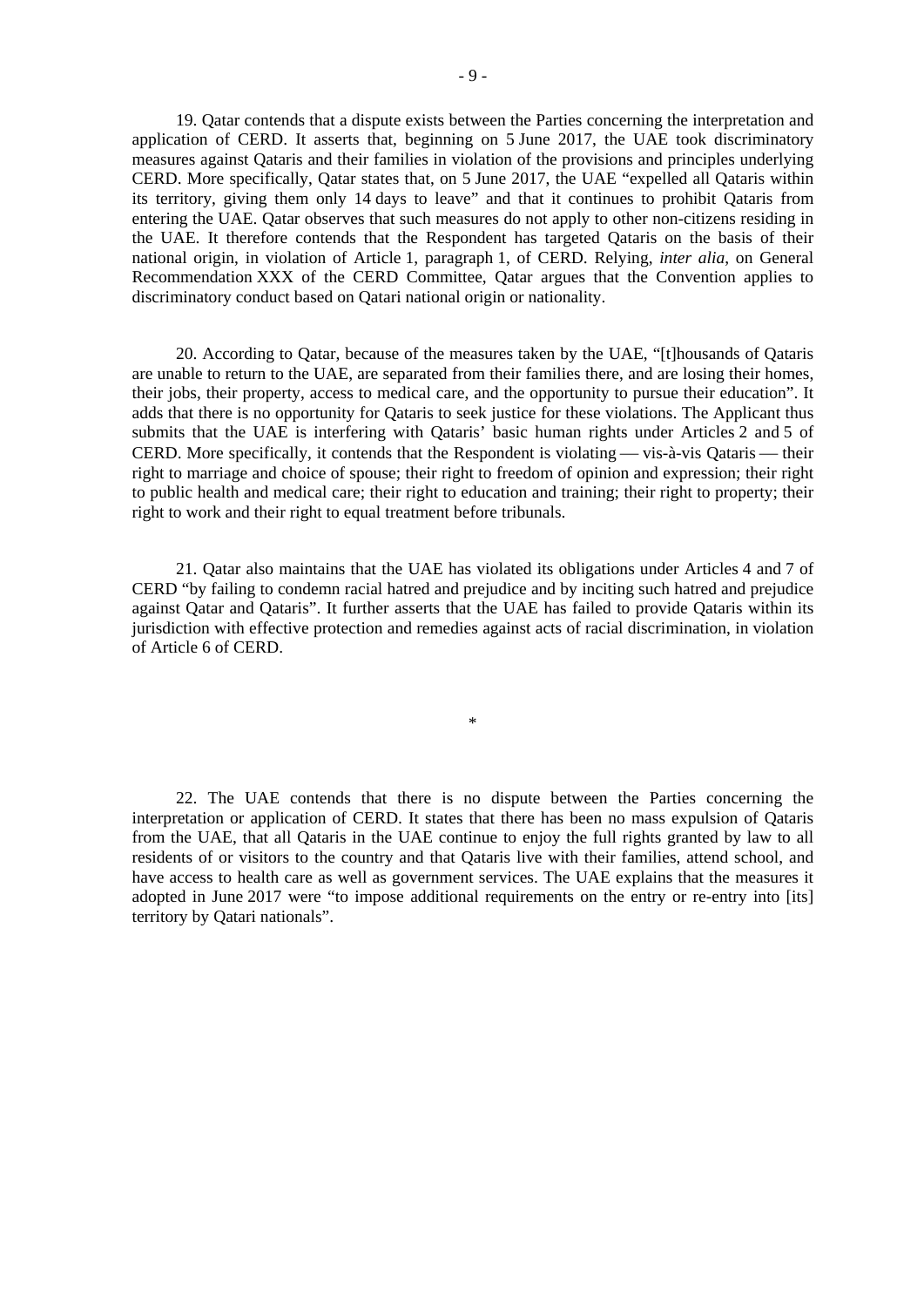23. The UAE further contends that no Qatari citizens have been prevented from seeking legal remedies for any matter and that there has been no interference in the business affairs of Qatari nationals. The UAE maintains that it has not engaged in any media campaign against Qataris based on their nationality. Moreover, according to the UAE, there is no dispute falling within the scope of CERD as regards any alleged interference with freedom of expression.

 24. In addition, the UAE asserts that, "even taking the factual allegations made by Qatar at face value", those allegations do not concern prohibited "racial" discrimination as defined in the Convention or other prohibited measures falling within the scope of the Convention. The UAE considers that the term "national origin" in Article 1, paragraph 1, of CERD is "twinned with" "ethnic origin" and that "national origin" is not to be read as encompassing "present nationality". It explains that such an interpretation flows from the ordinary meaning of that provision, when read in its context and in light of the object and purpose of the Convention. The UAE also considers that its interpretation is confirmed by the *travaux préparatoires*. It thus argues that Qatar's claims relating to alleged differences of treatment of Qatari nationals based solely on their present nationality fall outside the scope *ratione materiae* of CERD.

\* \*

 25. The Court considers that, as evidenced by the arguments advanced and the documents placed before it, the Parties differ on the nature and scope of the measures taken by the UAE beginning on 5 June 2017 as well as on the question whether they relate to rights and obligations under CERD. Paragraph 2 of the statement made by the UAE on 5 June 2017 envisages the following measures:

 "Preventing Qatari nationals from entering the UAE or crossing its points of entry, giving Qatari residents and visitors in the UAE 14 days to leave the country for precautionary security reasons. The UAE nationals are likewise banned from traveling to or staying in Qatar or transiting through its territories."

 26. The Court notes that Qatar contends that the measures adopted by the UAE purposely targeted Qataris based on their national origin. Consequently, according to Qatar, the UAE has failed to respect its obligations under Articles 2, 4, 5, 6 and 7 of CERD. The Court observes that Qatar maintains in particular that, because of the measures taken on 5 June 2017, UAE-Qatari mixed families have been separated, medical care has been suspended for Qataris in the UAE, depriving those who were under medical treatment from receiving further medical assistance, Qatari students have been deprived of the opportunity to complete their education in the UAE and to continue their studies elsewhere since UAE universities have refused to provide them with their educational records, and Qataris have not been granted equal treatment before tribunals and other judicial organs in the UAE. For its part, the UAE firmly denies that it has committed any of the violations set out above.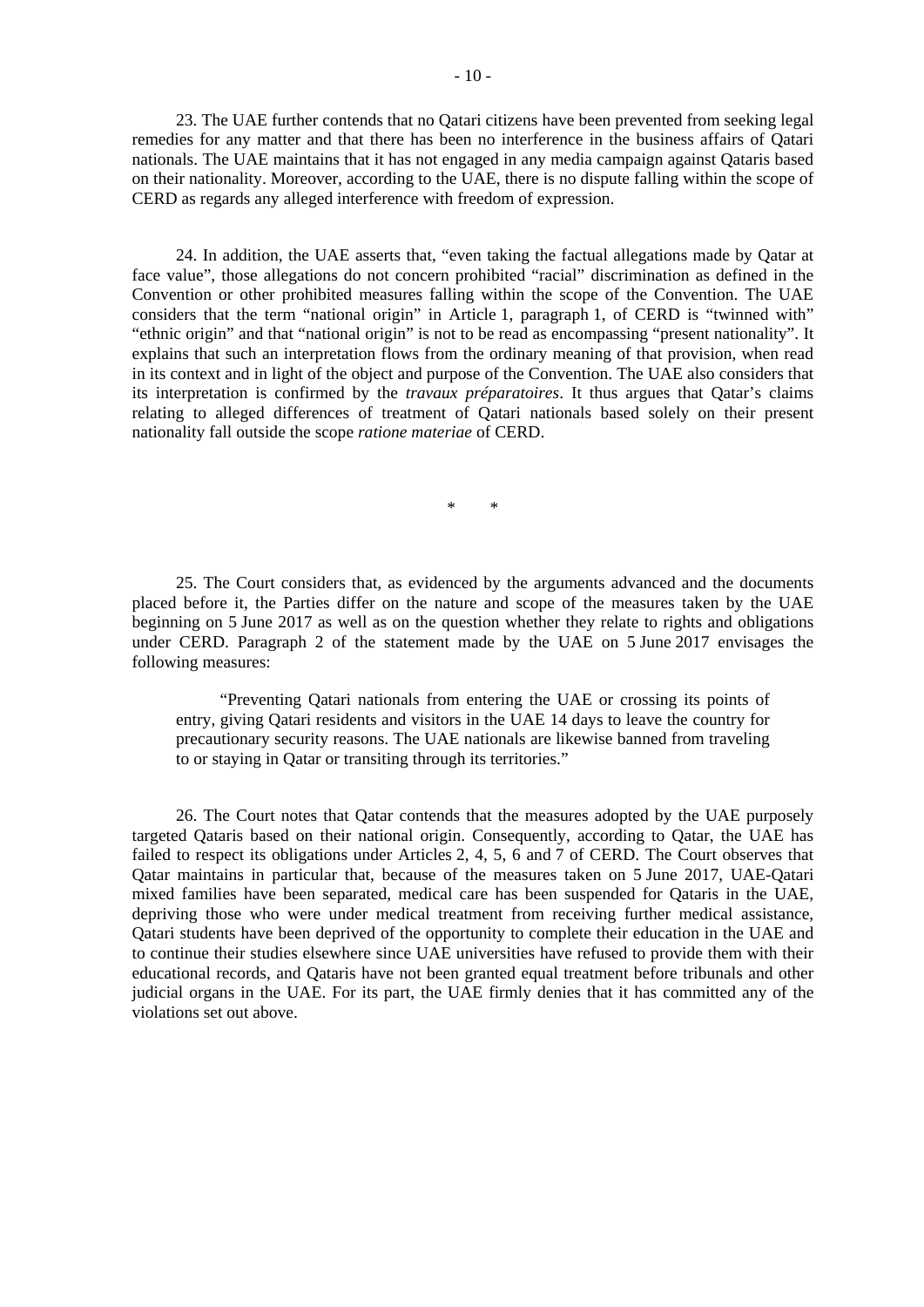27. In the Court's view, the acts referred to by Qatar, in particular the statement of 5 June 2017 — which allegedly targeted Qataris on the basis of their national origin — whereby the UAE announced that Qataris were to leave its territory within 14 days and that they would be prevented from entry, and the alleged restrictions that ensued, including upon their right to marriage and choice of spouse, to education as well as to medical care and to equal treatment before tribunals, are capable of falling within the scope of CERD *ratione materiae*. The Court considers that, while the Parties differ on the question whether the expression "national . . . origin" mentioned in Article 1, paragraph 1, of CERD, encompasses discrimination based on the "present nationality" of the individual, the Court need not decide at this stage of the proceedings, in view of what is stated above, which of these diverging interpretations of the Convention is the correct one.

 28. The Court finds that the above-mentioned elements are sufficient at this stage to establish the existence of a dispute between the Parties concerning the interpretation or application of CERD.

#### **3. Procedural preconditions**

 29. The Court recalls that it has previously indicated that the terms of Article 22 of CERD establish procedural preconditions to be met before the seisin of the Court (see *Application of the International Convention on the Elimination of All Forms of Racial Discrimination (Georgia* v. *Russian Federation), Preliminary Objections, Judgment, I.C.J. Reports 2011 (I)*, p. 128, para. 141). Under Article 22 of CERD, the dispute referred to the Court must be a dispute "not settled by negotiation or by the procedures expressly provided for in this Convention". In addition, Article 22 states that the dispute may be referred to the Court at the request of any of the parties to the dispute only if the parties have not agreed to another mode of settlement. The Court notes that neither Party contends that they have agreed to another mode of settlement.

\* \*

 30. Concerning the first precondition under Article 22, Qatar asserts that it made "genuine attempts to negotiate with the UAE in order to bring an end to the dispute and to the human rights violations that continue to impose suffering on its people". It adds that it has repeatedly raised questions of specific human rights violations resulting from unlawful acts of discrimination by the UAE against Qataris, since June 2017. More specifically, the Applicant refers to declarations made by high-ranking State officials, in particular an address made on 25 February 2018 to the United Nations Human Rights Council by Qatar's Minister for Foreign Affairs. Qatar asserts moreover that its Minister of State for Foreign Affairs, by a letter dated 25 April 2018, expressly referred to violations of specific provisions of CERD through the UAE's actions of 5 June 2017,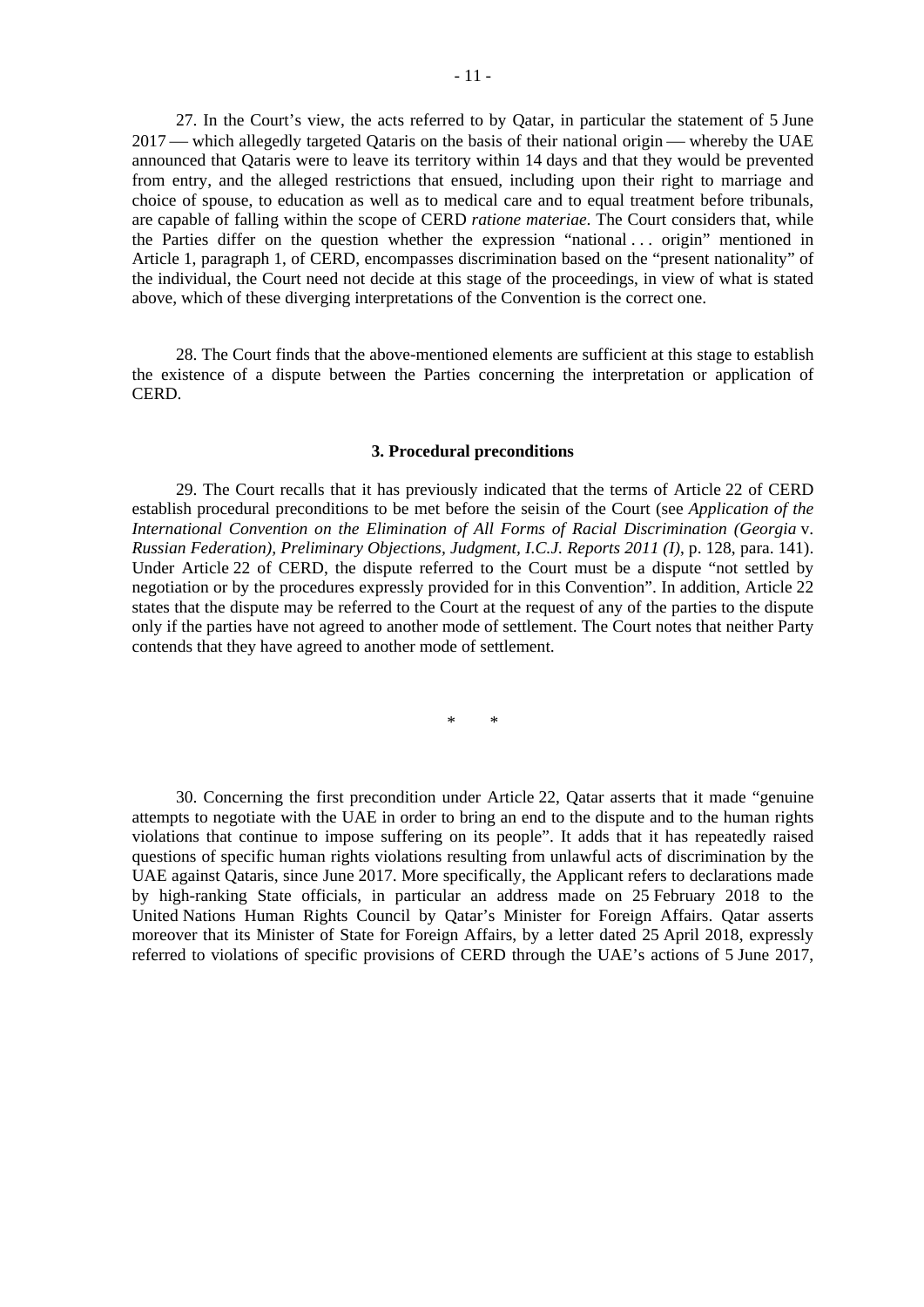and called on the UAE "to enter into negotiations in order to resolve these violations and the effects thereof". The Applicant indicates that, although the invitation asked for a reply within two weeks, the UAE never responded. The Applicant therefore considers that the UAE has either rebuffed or ignored Qatar's efforts to negotiate a peaceful resolution to the dispute and that the Parties have not consequently been able to settle their dispute, despite genuine attempts by Qatar to negotiate.

 31. With regard to the second precondition included in Article 22 of CERD, namely the use of the procedures expressly provided for in the Convention, Qatar states that it deposited, on 8 March 2018, a communication with the CERD Committee under Article 11 of the Convention. It argues, however, that initiation or completion of that procedure is not a precondition to the Court's exercise of jurisdiction in the present case. It also points out that it does not rely on this communication for the purposes of showing prima facie jurisdiction.

 32. The Applicant finally expresses the view that, in any event, the question whether the two preconditions included in Article 22 of CERD have a cumulative and successive character should not be decided by the Court at this stage.

\*

 33. In response to Qatar's arguments concerning the fulfilment of the preconditions included in Article 22 of CERD, the UAE first of all contends that they are cumulative and must be fulfilled successively before the seisin of the Court.

 34. As far as the fulfilment of the first precondition is concerned, the UAE argues that, despite its allegations, Qatar has never made a "genuine attempt to negotiate" regarding the application of CERD. According to the UAE, the statements relied on by Qatar only relate very broadly to routine allegations of human rights violations and when, in passing, these documents mention CERD, the reference is not accompanied by any form of proposal to negotiate. It adds that none of these statements can be considered as an offer to negotiate with a view to settling the dispute alleged by Qatar under Article 22 of CERD. With regard to Qatar's letter dated 25 April 2018, which was received, according to the Respondent, on 1 May 2018, the UAE states that this document once again concerns alleged human rights violations in general, and makes no mention of Article 22 of CERD. The UAE asserts that this alleged offer took the form of an "ultimatum", and underlines that it was sent almost a year after the Ministry of Foreign Affairs of the UAE made a statement asking Qataris to leave the country within 14 days. The UAE explains that it neither accepted nor refused Qatar's alleged invitation. It affirms that it was informed only on 7 May 2018 that Qatar had addressed a communication to the CERD Committee. It also points out that Qatar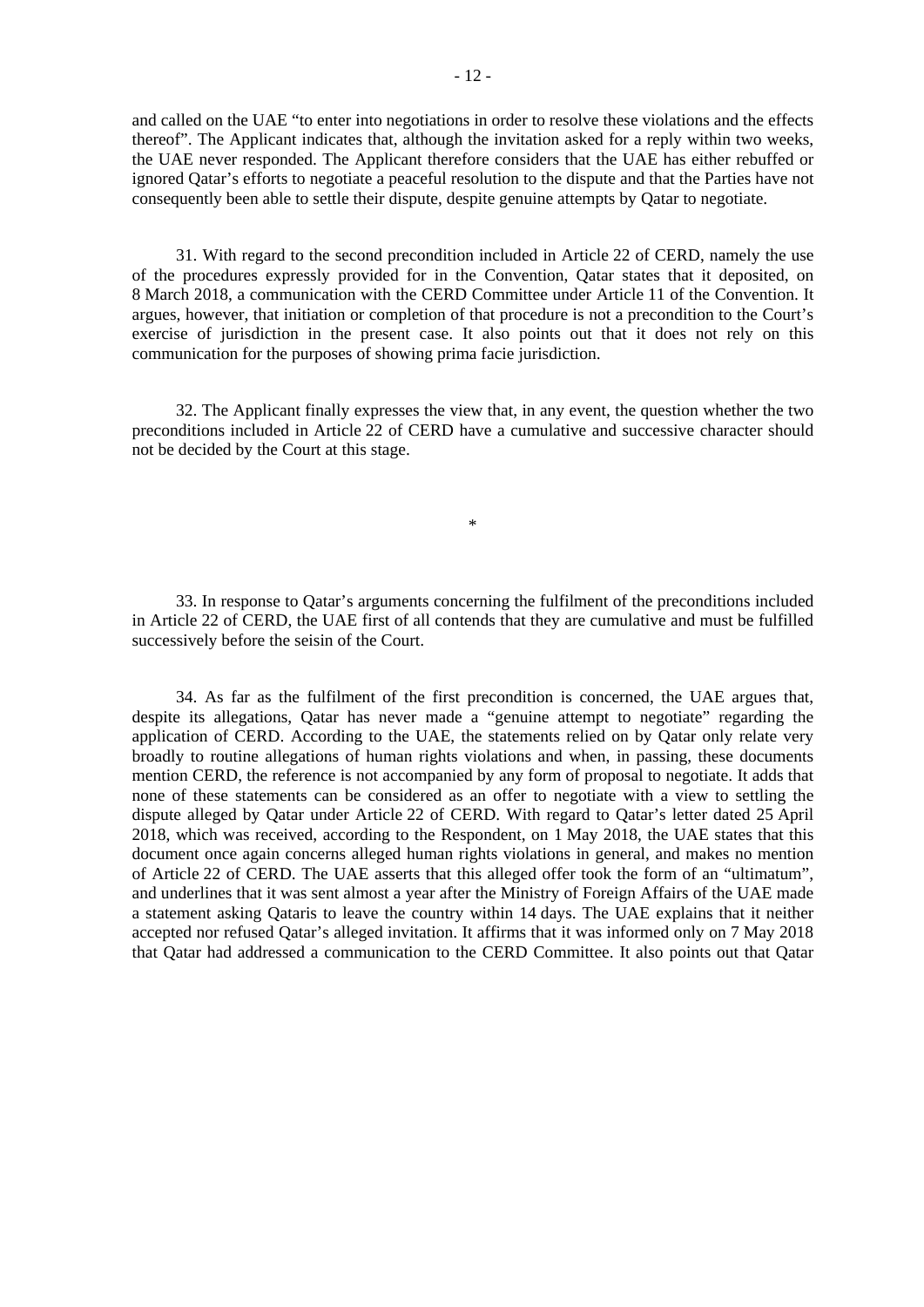submitted to the Court, on 11 June 2018, its Application instituting the proceedings in the present case and at the same time requested provisional measures without waiting for the outcome of the procedure before the CERD Committee. The UAE therefore concludes that, while it is true that the alleged dispute has not been settled by negotiation, "there has been no 'genuine attempt' to do so".

 35. Regarding the second precondition included in Article 22 of CERD, namely the use of the procedures expressly provided for in the Convention, the UAE submits that Qatar must exhaust the procedure in the CERD Committee before seising the Court. In the alternative, the Respondent considers that the way in which Qatar has proceeded is incompatible with both the *electa una via* principle and the *lis pendens* exception, as the same claim has been submitted to two different bodies by the same applicant against the same respondent.

\* \*

 36. Regarding the first precondition, namely the negotiations to which the compromissory clause refers, the Court observes that negotiations are distinct from mere protests or disputations and require a genuine attempt by one of the parties to engage in discussions with the other party, with a view to resolving the dispute. Where negotiations are attempted or have commenced, the precondition of negotiation is only met when the attempt to negotiate has been unsuccessful or where negotiations have failed, or become futile or deadlocked. In order to meet the precondition of negotiation contained in the compromissory clause of a treaty, "the subject-matter of the negotiations must relate to the subject-matter of the dispute which, in turn, must concern the substantive obligations contained in the treaty in question" (see *Application of the International Convention on the Elimination of All Forms of Racial Discrimination (Georgia* v. *Russian Federation), Preliminary Objections, Judgment, I.C.J. Reports 2011 (I)*, p. 133, para. 161). At this stage of the proceedings, the Court first has to assess whether it appears that Qatar genuinely attempted to engage in negotiations with the UAE, with a view to resolving their dispute concerning the latter's compliance with its substantive obligations under CERD, and whether it appears that Qatar pursued these negotiations as far as possible.

 37. The Court notes that it has not been challenged by the Parties that issues relating to the measures taken by the UAE in June 2017 have been raised by representatives of Qatar on several occasions in international fora, including at the United Nations, in the presence of representatives of the UAE. For example, during the 37th session of the United Nations Human Rights Council in February 2018, the Minister for Foreign Affairs of Qatar referred to "the violations of human rights caused by the unjust blockade and the unilateral coercive measures imposed on [his] country that have been confirmed by the ... report of the Office of the United Nations High Commissioner for Human Rights Technical Mission", while the UAE — along with Bahrain, Saudi Arabia and Egypt — issued a joint statement "in response to [the] remarks" made by the Minister for Foreign Affairs of Qatar.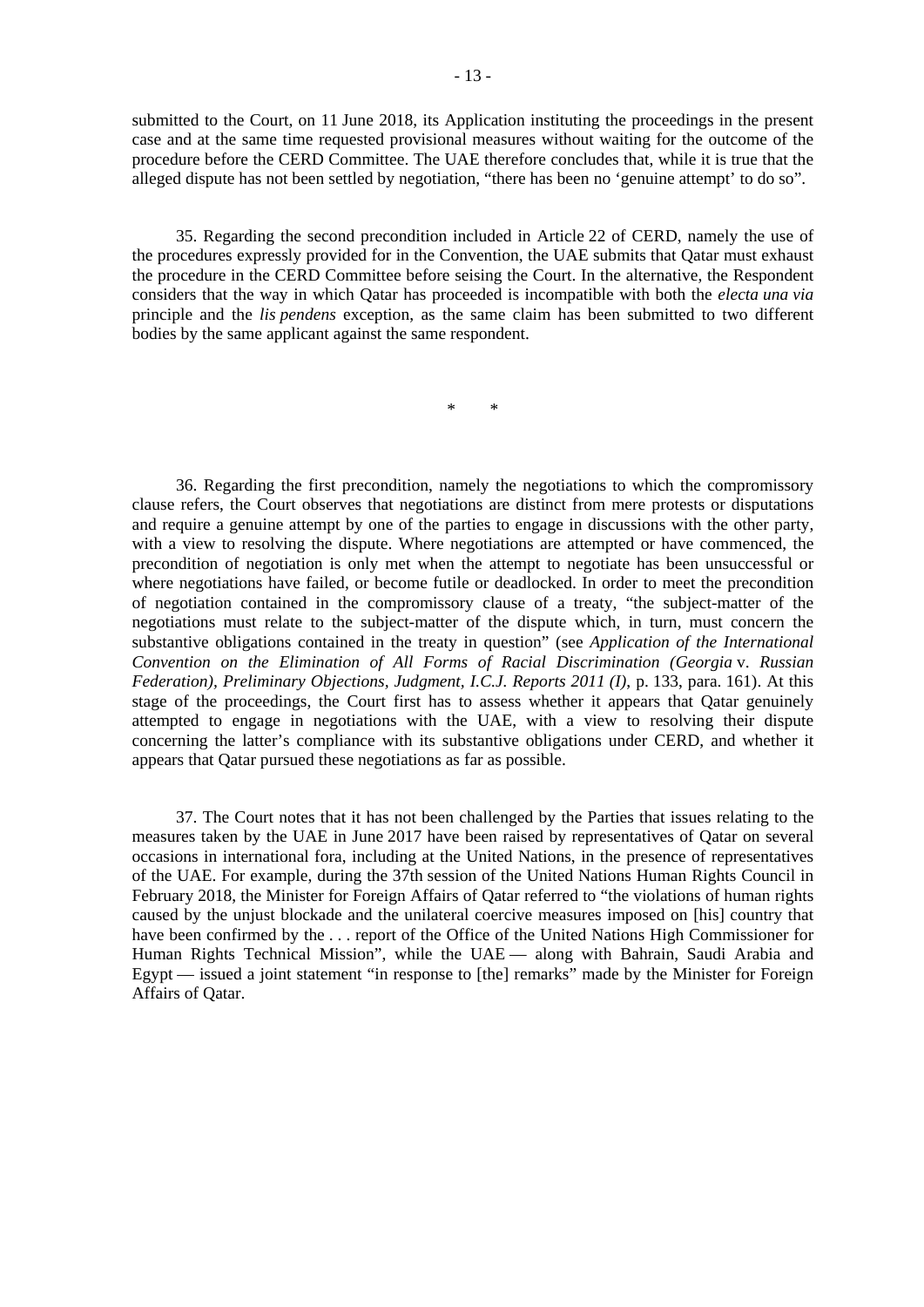38. The Court further notes that, in a letter dated 25 April 2018 and addressed to the Minister of State for Foreign Affairs of the UAE, the Minister of State for Foreign Affairs of Qatar referred to the alleged violations of CERD arising from the measures taken by the UAE beginning on 5 June 2017 and stated that "it [was] necessary to enter into negotiations in order to resolve these violations and the effects thereof within no more than two weeks". The Court considers that the letter contained an offer by Qatar to negotiate with the UAE with regard to the latter's compliance with its substantive obligations under CERD. In the light of the foregoing, and given the fact that the UAE did not respond to that formal invitation to negotiate, the Court is of the view that the issues raised in the present case had not been resolved by negotiations at the time of the filing of the Application.

 39. The Court now turns to the second precondition contained in Article 22 of CERD, relating to "the procedures expressly provided for in the Convention". It is recalled that, according to Article 11 of the Convention, "[i]f a State Party considers that another State Party is not giving effect to the provisions of this Convention", the matter may be brought to the attention of the CERD Committee. The Court notes that Qatar deposited, on 8 March 2018, a communication with the CERD Committee under Article 11 of the Convention. It observes, however, that Qatar does not rely on this communication for the purposes of showing prima facie jurisdiction in the present case. Although the Parties disagree as to whether negotiations and recourse to the procedures referred to in Article 22 of CERD constitute alternative or cumulative preconditions to be fulfilled before the seisin of the Court, the Court is of the view that it need not make a pronouncement on the issue at this stage of the proceedings (see *Application of the International Convention for the Suppression of the Financing of Terrorism and of the International Convention on the Elimination of All Forms of Racial Discrimination (Ukraine* v. *Russian Federation), Provisional Measures, Order of 19 April 2017, I.C.J. Reports 2017*, pp. 125-126, para. 60). Nor does it consider it necessary, for the present purposes, to decide whether any *electa una via* principle or *lis pendens* exception are applicable in the present situation.

 40. The Court thus finds, in view of all the foregoing, that the procedural preconditions under Article 22 of CERD for its seisin appear, at this stage, to have been complied with.

## **4. Conclusion as to prima facie jurisdiction**

 41. In light of the foregoing, the Court concludes that, prima facie, it has jurisdiction pursuant to Article 22 of CERD to deal with the case to the extent that the dispute between the Parties relates to the "interpretation or application" of the said Convention.

\*

\* \*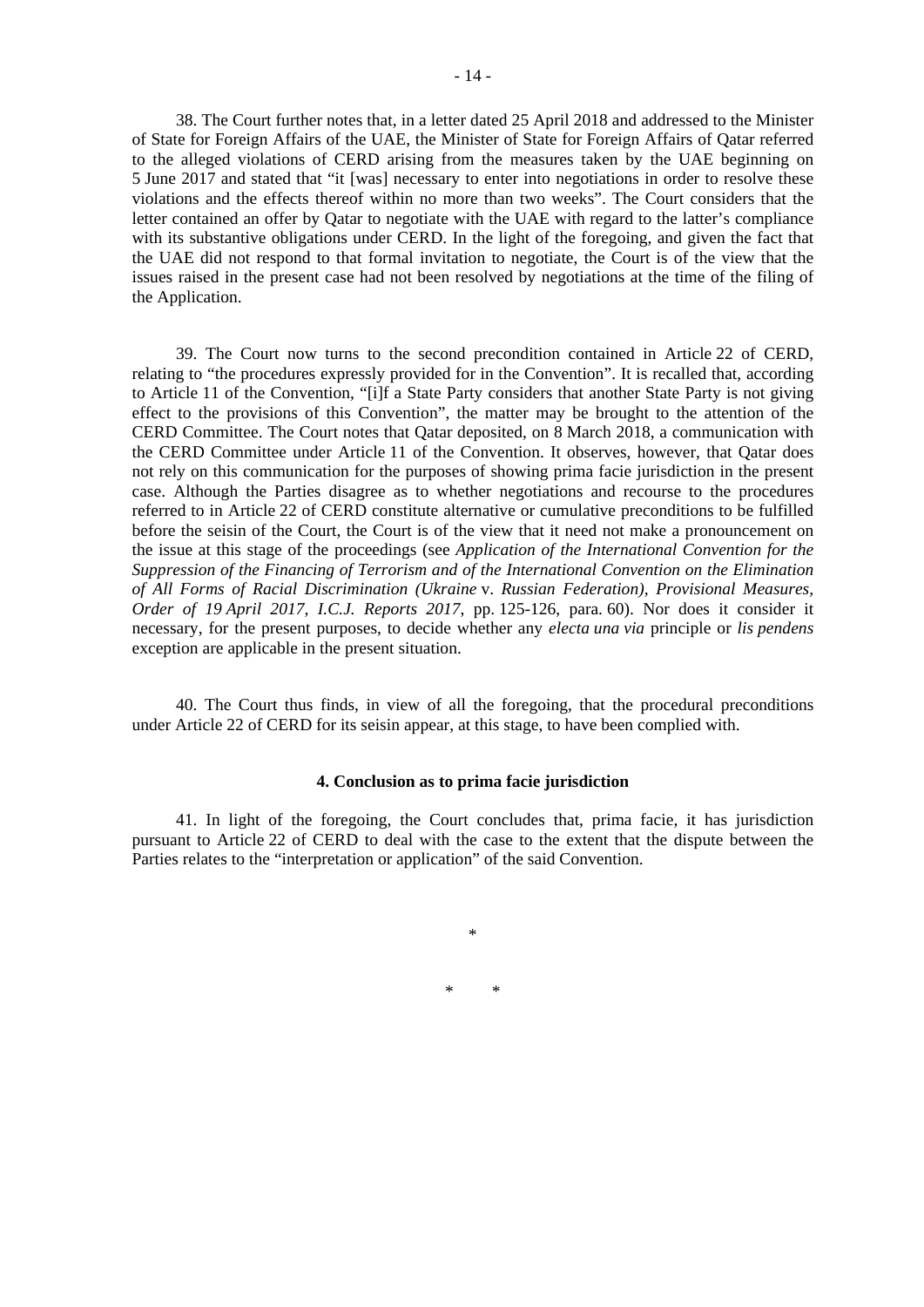42. The Court notes that the UAE has contended that Qatar had to prove that its citizens had exhausted local remedies before it seised the Court and that Qatar has denied that the exhaustion of local remedies is a precondition for the seisin of the Court in the present case. The Court observes that, in the current proceedings, Qatar asserts its rights on the basis of alleged violations of CERD by the UAE. The Court further notes that the UAE did not indicate any effective local remedies that were available to the Qataris that have not been exhausted. The Court is of the view that, at this stage of the proceedings relating to a request for the indication of provisional measures, the issue of exhaustion of local remedies need not be addressed by the Court.

## **II. THE RIGHTS WHOSE PROTECTION IS SOUGHT AND THE MEASURES REQUESTED**

 43. The power of the Court to indicate provisional measures under Article 41 of the Statute has as its object the preservation of the respective rights of the parties in a case, pending its decision on the merits thereof. It follows that the Court must be concerned to preserve by such measures the rights which may subsequently be adjudged by it to belong to either party. Therefore, the Court may exercise this power only if it is satisfied that the rights asserted by the party requesting such measures are at least plausible (see, for example, *Application of the International Convention for the Suppression of the Financing of Terrorism and of the International Convention on the Elimination of All Forms of Racial Discrimination (Ukraine* v. *Russian Federation), Provisional Measures, Order of 19 April 2017, I.C.J. Reports 2017*, p. 126, para. 63).

 44. At this stage of the proceedings, the Court, however, is not called upon to determine definitively whether the rights which Qatar wishes to see protected exist; it need only decide whether the rights claimed by Qatar on the merits, and for which it is seeking protection, are plausible. Moreover, a link must exist between the rights whose protection is sought and the provisional measures being requested (*ibid.*, para. 64).

\* \*

 45. In its Application, Qatar asserts rights under Articles 2, 4, 5, 6 and 7 of CERD. In its Request for the indication of provisional measures, in order to identify the rights which it seeks to protect pending a decision on the merits, Qatar refers to Articles 2, 4, 5 and 6 of the Convention and, in the course of the oral proceedings on its Request, it also referred to Article 7 of the Convention. In those hearings, Qatar asserted that the UAE was violating the Convention's prohibition on collective expulsion, interfering with Qataris' basic human rights under Articles 2 and 5, inciting and failing to condemn racial hatred and prejudice under Articles 4 and 7, and denying effective protection and remedies against acts of racial discrimination under Article 6.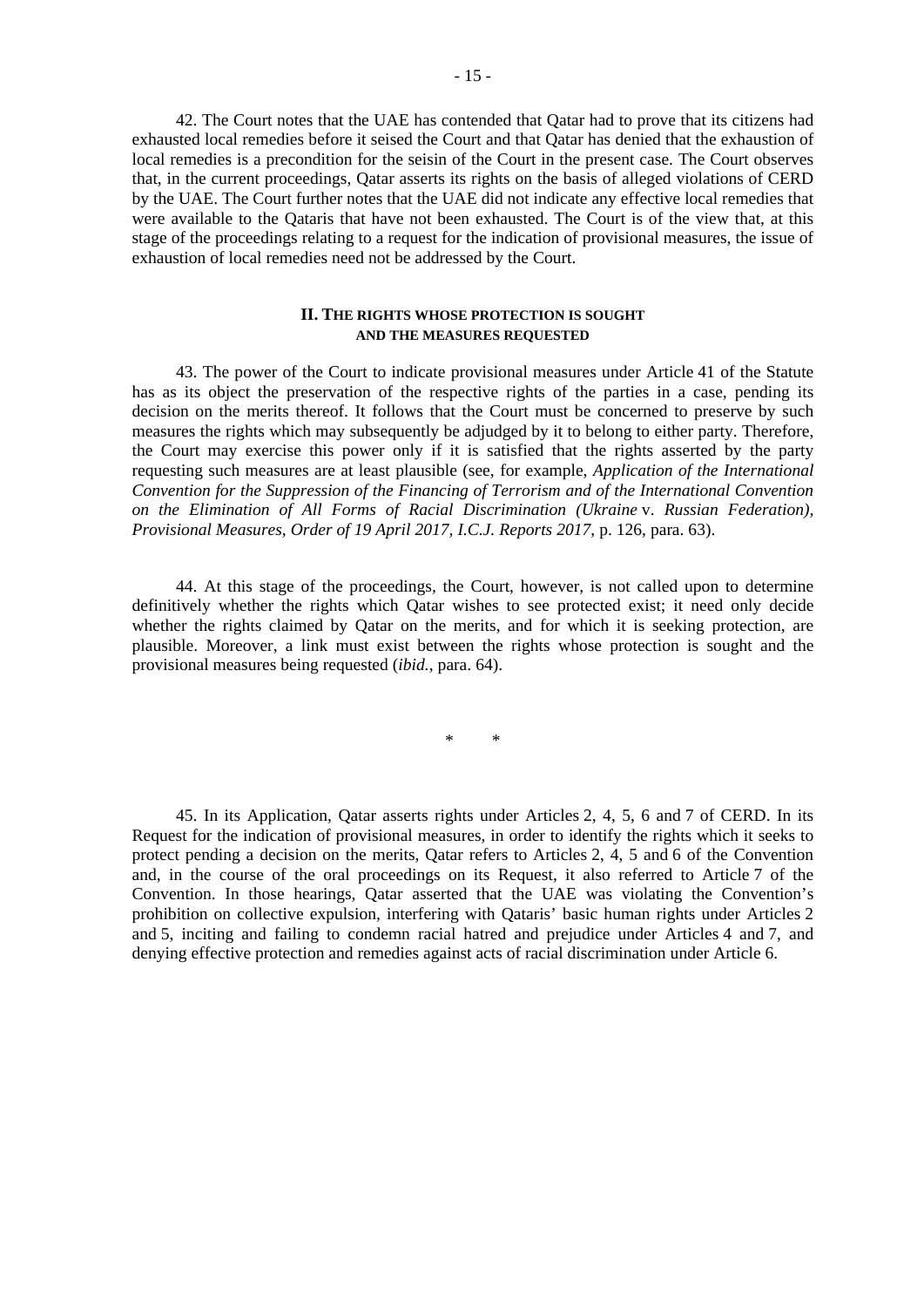46. Qatar states that the alleged rights are plausible in so far as they are "grounded in a possible interpretation" of the treaty invoked. For Qatar, the definition of racial discrimination under Article 1, paragraph 1, of the Convention "is a question of plausibility of the rights asserted". Qatar submits that "the measures imposed by the UAE on 5 June 2017 and thereafter make clear their purpose: racial discrimination based on national origin". In the second round of oral observations, Qatar added that "the Convention cannot be read to exclude discriminatory conduct based on Qatari national origin or nationality". Qatar argues that its "claims that the UAE is singling out Qataris and only Qataris en masse for discriminatory treatment raise plausible rights supporting an indication of provisional measures".

 47. With regard to evidence adduced to demonstrate the plausibility of the rights it claims, Qatar refers in particular to the December 2017 report of the Technical Mission despatched by the Office of the United Nations High Commissioner for Human Rights (hereinafter "OHCHR") which concluded that the measures put in place by the UAE had "a potentially durable effect on the enjoyment of the human rights and fundamental freedoms of those affected". Qatar argues, in conclusion, that the rights it claims clearly fulfil the condition of plausibility.

\*

 48. The UAE, for its part, contends that in making its claim, and in attempting to provide a basis for the measures requested, Qatar seeks to give an unacceptably broad interpretation to a number of the obligations enumerated in Article 5 of the Convention, and that, as a consequence, the rights on which it seeks to rely are not plausible. It submits that the definition of "racial discrimination" in Article 1, paragraph 1, of CERD does not apply to differences of treatment on the basis of "present nationality" (see paragraph 24 above).

 49. The UAE also argues that the lack of evidence supporting Qatar's claims calls into question the plausibility of the rights asserted by Qatar. In particular, it maintains that the report of the Technical Mission of the OHCHR relates to events which occurred over seven months earlier and that its relevance to the circumstances prevailing at this moment is highly questionable.

\* \*

 50. The Court notes that CERD imposes a number of obligations on States parties with regard to the elimination of racial discrimination in all its forms and manifestations. Article 1 of CERD defines racial discrimination in the following terms: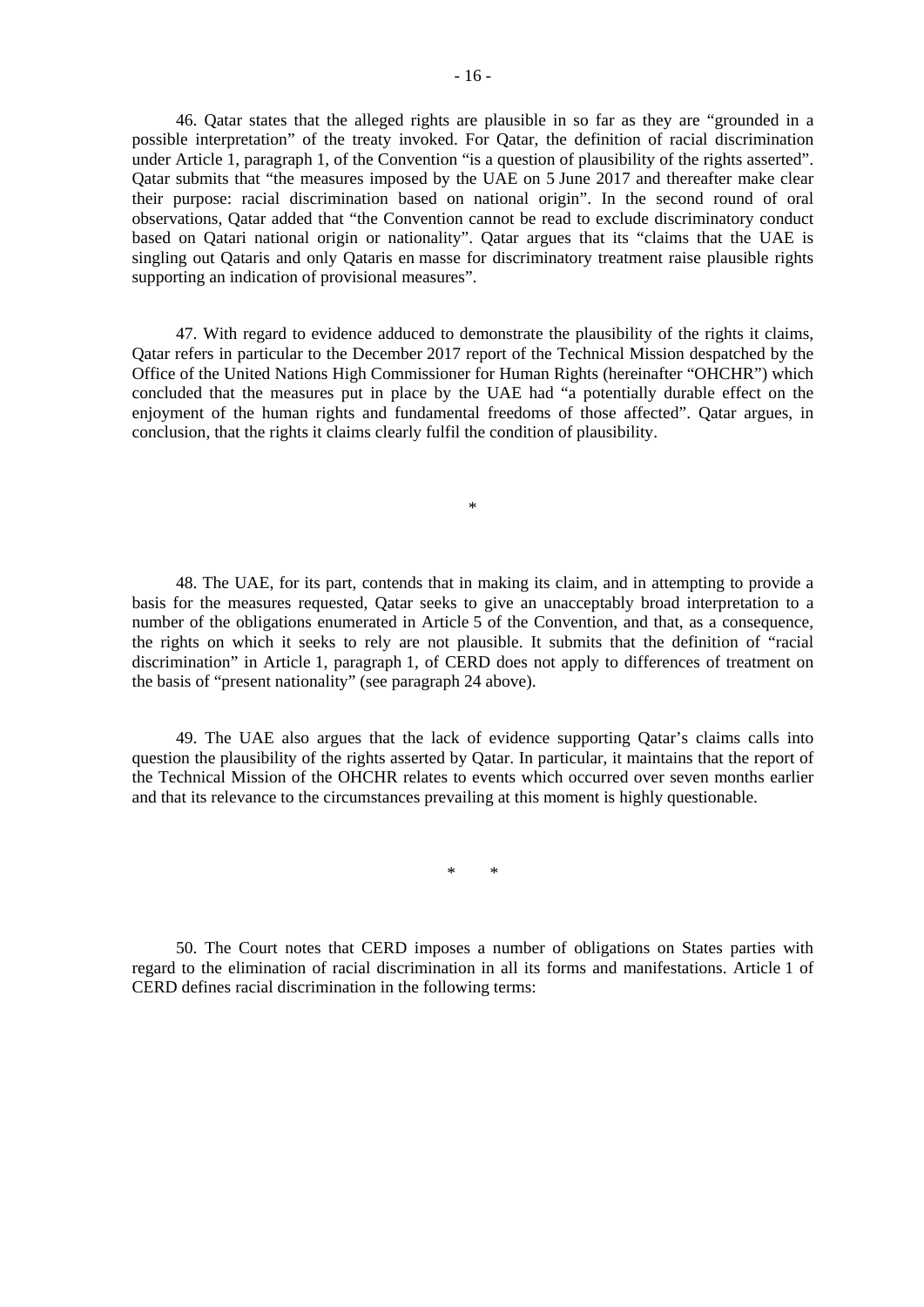"any distinction, exclusion, restriction or preference based on race, colour, descent, or national or ethnic origin which has the purpose or effect of nullifying or impairing the recognition, enjoyment or exercise, on an equal footing, of human rights and fundamental freedoms in the political, economic, social, cultural or any other field of public life".

Articles 2, 4, 5, 6 and 7 of the Convention, invoked by Qatar, read as follows:

## "*Article 2*

 1. States Parties condemn racial discrimination and undertake to pursue by all appropriate means and without delay a policy of eliminating racial discrimination in all its forms and promoting understanding among all races, and, to this end:

- *(a)* Each State Party undertakes to engage in no act or practice of racial discrimination against persons, groups of persons or institutions and to ensure that all public authorities and public institutions, national and local, shall act in conformity with this obligation;
- *(b)* Each State Party undertakes not to sponsor, defend or support racial discrimination by any persons or organizations;
- *(c)* Each State Party shall take effective measures to review governmental, national and local policies, and to amend, rescind or nullify any laws and regulations which have the effect of creating or perpetuating racial discrimination wherever it exists;
- *(d)* Each State Party shall prohibit and bring to an end, by all appropriate means, including legislation as required by circumstances, racial discrimination by any persons, group or organization;
- *(e)* Each State Party undertakes to encourage, where appropriate, integrationist multiracial organizations and movements and other means of eliminating barriers between races, and to discourage anything which tends to strengthen racial division.

 2. States Parties shall, when the circumstances so warrant, take, in the social, economic, cultural and other fields, special and concrete measures to ensure the adequate development and protection of certain racial groups or individuals belonging to them, for the purpose of guaranteeing them the full and equal enjoyment of human rights and fundamental freedoms. These measures shall in no case entail as a consequence the maintenance of unequal or separate rights for different racial groups after the objectives for which they were taken have been achieved.

. . . . . . . . . . . . . . . . . . . . . . . . . . . . . . . . . . . . . . . . . . . . . . . . . . . . . . . . . . . . . . . .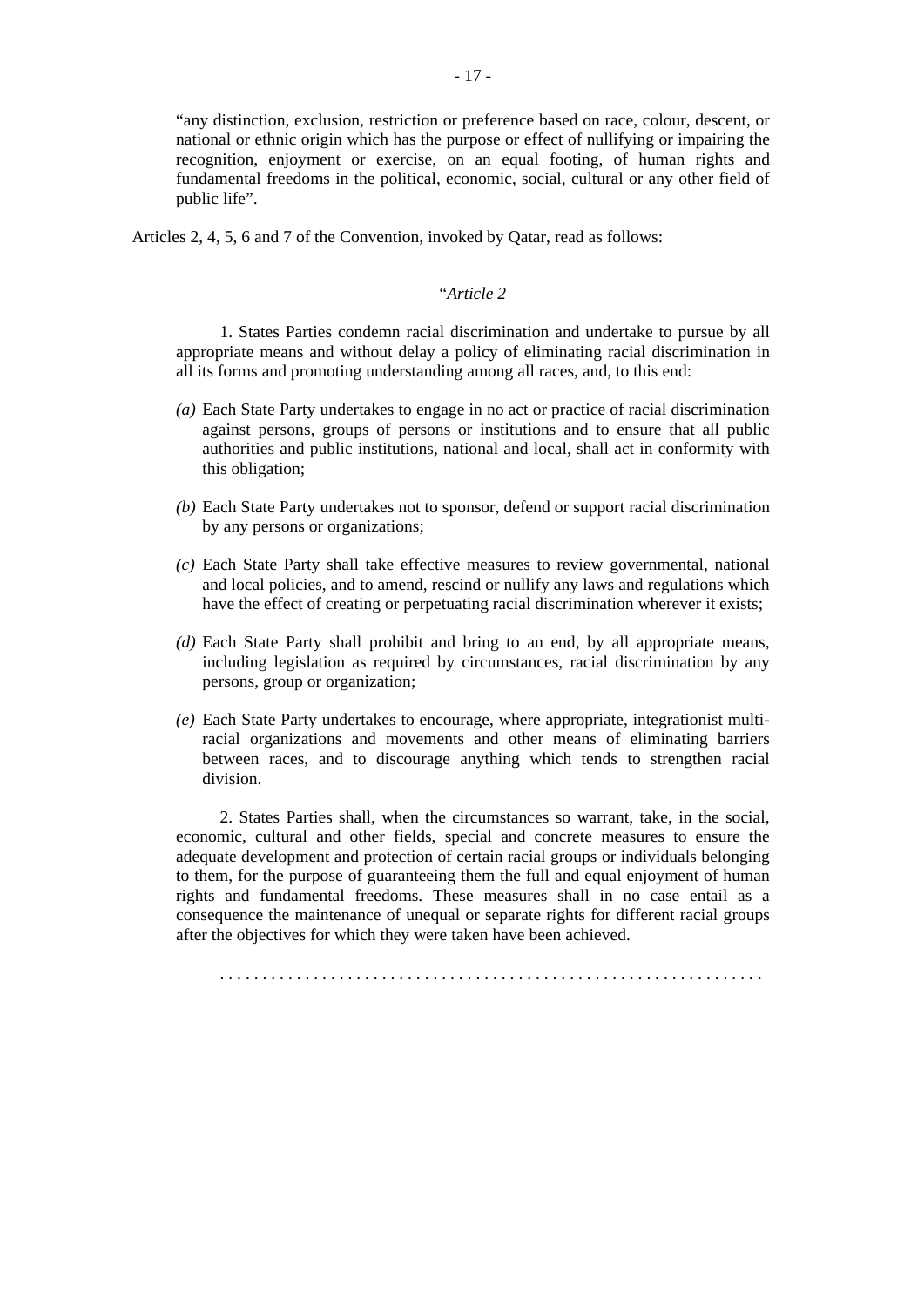## *Article 4*

 States Parties condemn all propaganda and all organizations which are based on ideas or theories of superiority of one race or group of persons of one colour or ethnic origin, or which attempt to justify or promote racial hatred and discrimination in any form, and undertake to adopt immediate and positive measures designed to eradicate all incitement to, or acts of, such discrimination and, to this end, with due regard to the principles embodied in the Universal Declaration of Human Rights and the rights expressly set forth in article 5 of this Convention, *inter alia*:

- *(a)* Shall declare an offence punishable by law all dissemination of ideas based on racial superiority or hatred, incitement to racial discrimination, as well as all acts of violence or incitement to such acts against any race or group of persons of another colour or ethnic origin, and also the provision of any assistance to racist activities, including the financing thereof;
- *(b)* Shall declare illegal and prohibit organizations, and also organized and all other propaganda activities, which promote and incite racial discrimination, and shall recognize participation in such organizations or activities as an offence punishable by law;
- *(c)* Shall not permit public authorities or public institutions, national or local, to promote or incite racial discrimination.

# *Article 5*

 In compliance with the fundamental obligations laid down in article 2 of this Convention, States Parties undertake to prohibit and to eliminate racial discrimination in all its forms and to guarantee the right of everyone, without distinction as to race, colour, or national or ethnic origin, to equality before the law, notably in the enjoyment of the following rights:

- *(a)* The right to equal treatment before the tribunals and all other organs administering justice:
- *(b)* The right to security of person and protection by the State against violence or bodily harm, whether inflicted by government officials or by any individual group or institution;
- $(c)$  Political rights, in particular the right to participate in elections to vote and to stand for election  $\equiv$  on the basis of universal and equal suffrage, to take part in the Government as well as in the conduct of public affairs at any level and to have equal access to public service;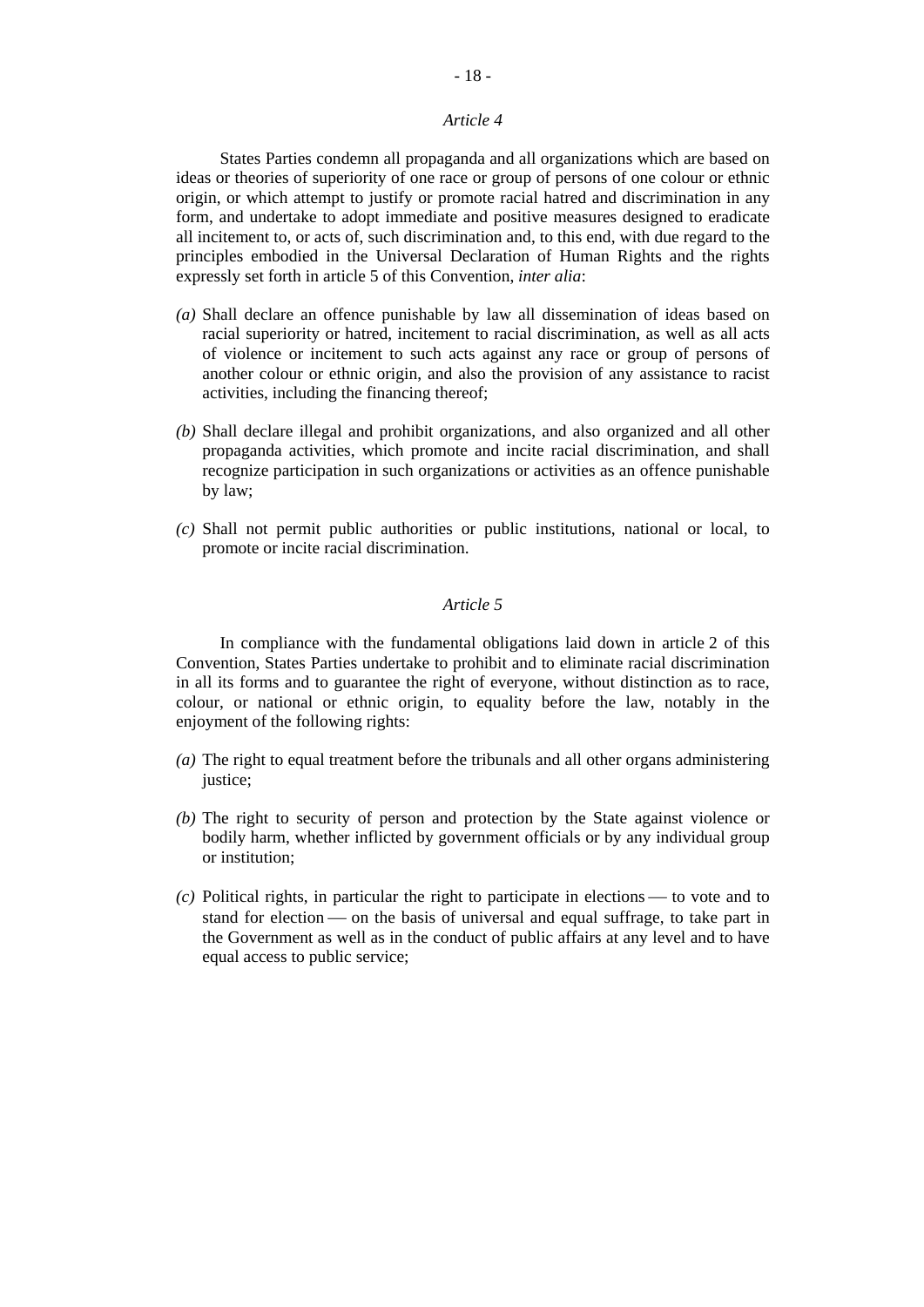- *(d)* Other civil rights, in particular:
	- (i) The right to freedom of movement and residence within the border of the State;
	- (ii) The right to leave any country, including one's own, and to return to one's country;
	- (iii) The right to nationality;
	- (iv) The right to marriage and choice of spouse;
	- (v) The right to own property alone as well as in association with others;
	- (vi) The right to inherit;
	- (vii) The right to freedom of thought, conscience and religion;
	- (viii) The right to freedom of opinion and expression;
		- (ix) The right to freedom of peaceful assembly and association;
- *(e)* Economic, social and cultural rights, in particular:
	- (i) The rights to work, to free choice of employment, to just and favourable conditions of work, to protection against unemployment, to equal pay for equal work, to just and favourable remuneration;
	- (ii) The right to form and join trade unions;
	- (iii) The right to housing;
	- (iv) The right to public health, medical care, social security and social services;
	- (v) The right to education and training;
	- (vi) The right to equal participation in cultural activities;
- *(f)* The right of access to any place or service intended for use by the general public, such as transport, hotels, restaurants, cafés, theatres and parks.

## *Article 6*

 States Parties shall assure to everyone within their jurisdiction effective protection and remedies, through the competent national tribunals and other State institutions, against any acts of racial discrimination which violate his human rights and fundamental freedoms contrary to this Convention, as well as the right to seek from such tribunals just and adequate reparation or satisfaction for any damage suffered as a result of such discrimination.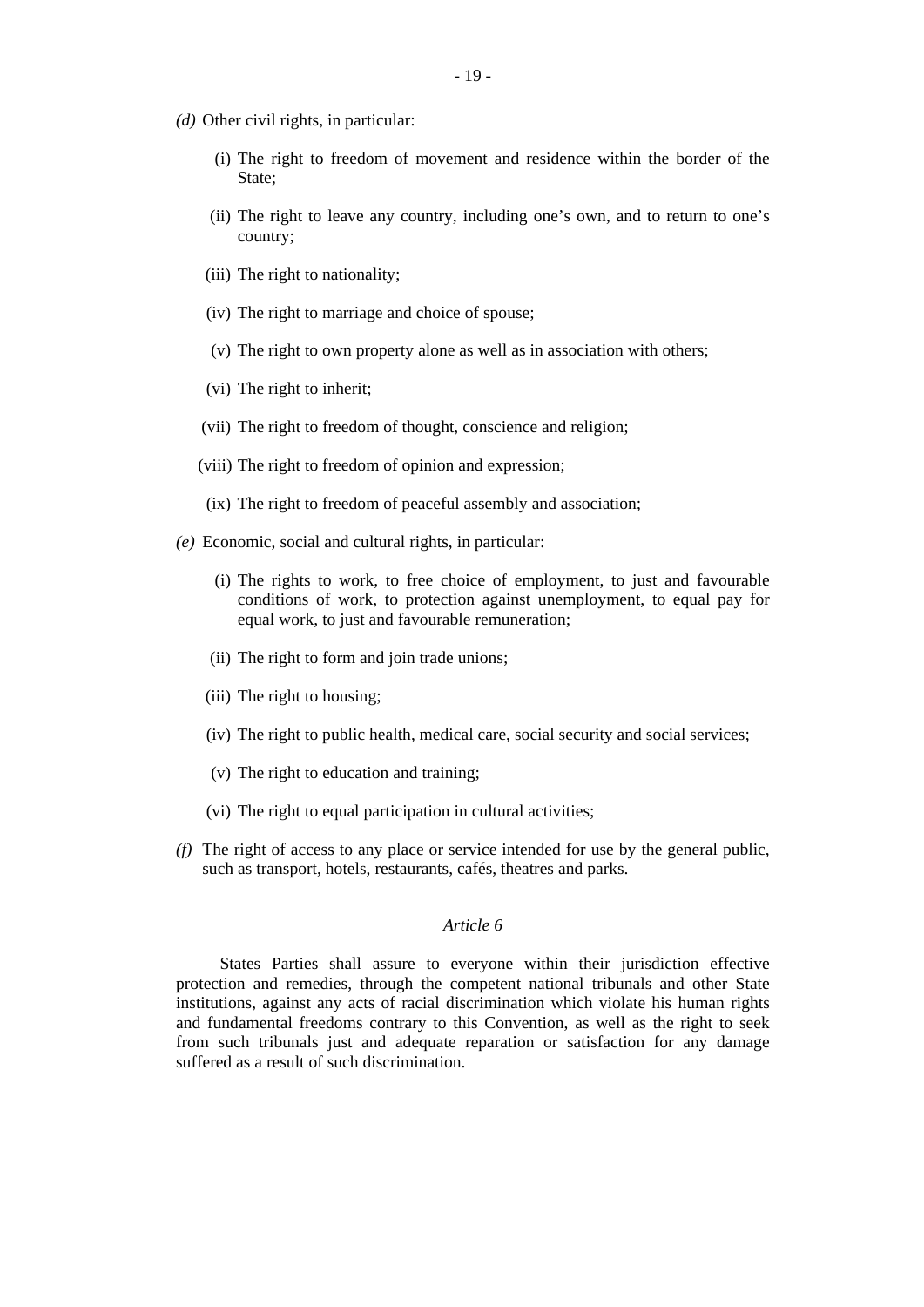## *Article 7*

 States Parties undertake to adopt immediate and effective measures, particularly in the fields of teaching, education, culture and information, with a view to combating prejudices which lead to racial discrimination and to promoting understanding, tolerance and friendship among nations and racial or ethnical groups, as well as to propagating the purposes and principles of the Charter of the United Nations, the Universal Declaration of Human Rights, the United Nations Declaration on the Elimination of All Forms of Racial Discrimination, and this Convention."

 51. The Court recalls, as it did in past cases in which CERD was at issue, that there is a correlation between respect for individual rights, the obligations of States parties under CERD and the right of States parties to seek compliance therewith (see *Application of the International Convention for the Suppression of the Financing of Terrorism and of the International Convention on the Elimination of All Forms of Racial Discrimination (Ukraine* v. *Russian Federation), Provisional Measures, Order of 19 April 2017, I.C.J. Reports 2017*, p. 135, para. 81).

 52. The Court notes that Articles 2, 4, 5, 6 and 7 of CERD are intended to protect individuals from racial discrimination. Consequently, in the context of a request for the indication of provisional measures, a State party to CERD may avail itself of the rights under the above-mentioned Articles only if the acts complained of appear to constitute acts of racial discrimination as defined in Article 1 of the Convention.

 53. In this regard, the Court recalls its conclusion that it need not decide at this stage of the proceedings between the divergent views of the Parties on whether the expression "national . . . origin" in Article 1, paragraph 1, of CERD encompasses discrimination based on "present nationality" (see paragraph 27 above).

 54. In the present case, the Court notes, on the basis of the evidence presented to it by the Parties, that the measures adopted by the UAE on 5 June 2017 appear to have targeted only Qataris and not other non-citizens residing in the UAE. Furthermore, the measures were directed to all Qataris residing in the UAE, regardless of individual circumstances. Therefore, it appears that some of the acts of which Qatar complains may constitute acts of racial discrimination as defined by the Convention. Consequently, the Court finds that at least some of the rights asserted by Qatar under Article 5 of CERD are plausible. This is the case, for example, with respect to the alleged racial discrimination in the enjoyment of rights such as the right to marriage and to choice of spouse, the right to education, as well as freedom of movement, and access to justice.

\* \*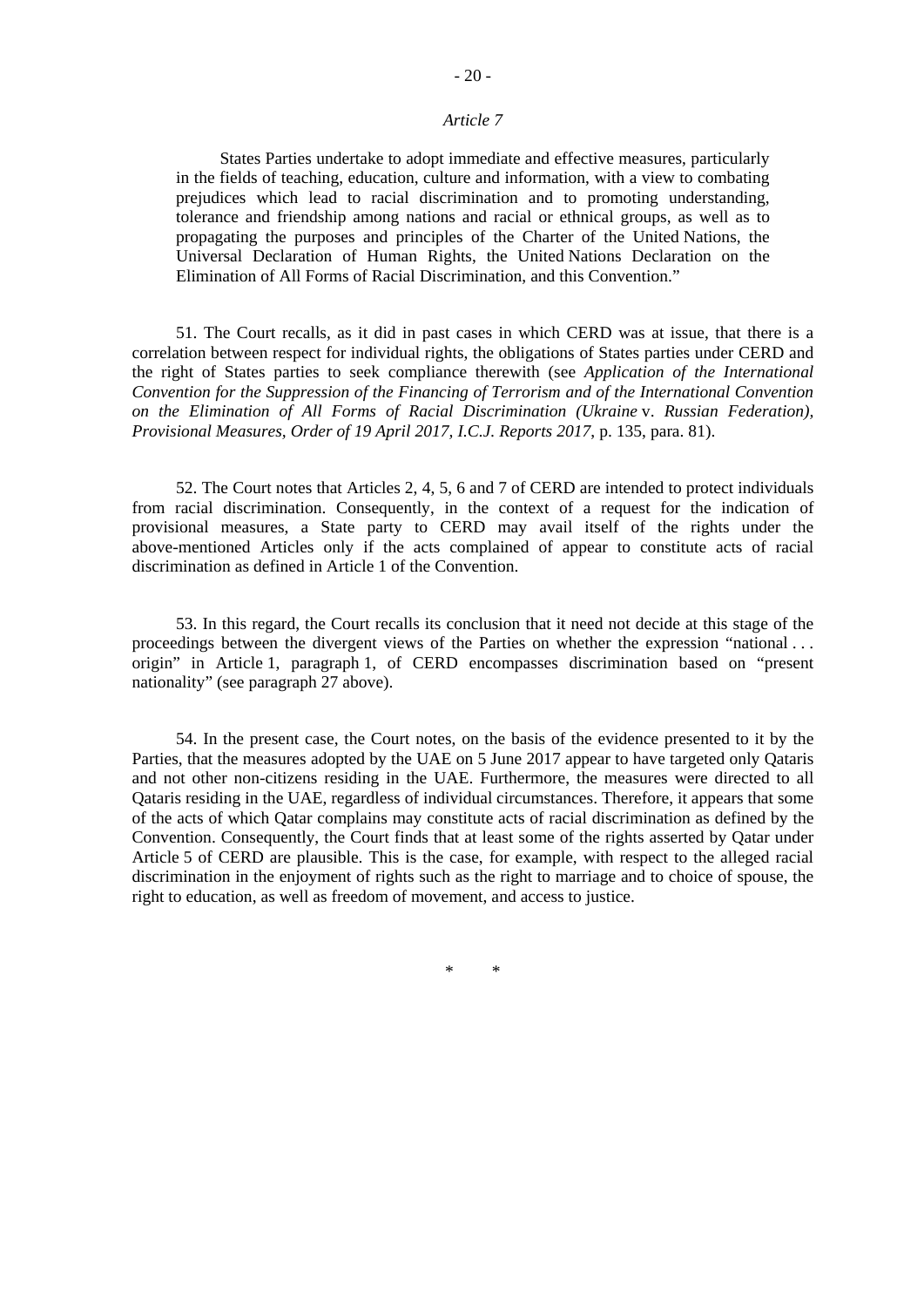55. The Court now turns to the issue of the link between the rights claimed and the provisional measures requested.

\* \*

 56. Qatar contends that there is clearly a link between all the measures requested and the various rights arising out of CERD whose protection it seeks, including the general prohibition of racial discrimination, the prohibition of hate speech, and the enjoyment of civil and political rights, as well as economic, social and cultural rights referred to in Article 5 of the Convention.

\*

 57. The UAE, for its part, contends that the requisite link between the rights relied upon and the measures sought is not present. In particular, it argues that the principal aim of the provisional measures being requested is the overturning of the alleged limitations on the entry of Qatari nationals to the UAE; however, according to the UAE, the measures sought are as such insufficiently linked to the rights which Qatar asserts are at issue.

\* \*

 58. The Court has already found (see paragraph 54 above) that at least some of the rights asserted by Qatar under Article 5 of CERD are plausible. It recalls that Article 5 prohibits discrimination in the enjoyment of a variety of civil and political rights and economic, social and cultural rights. The Court considers that the measures requested by Qatar (see paragraph 11 above) are aimed not only at ending any collective expulsion of Qataris from the territory of the UAE, but also at protecting other specific rights contained in Article 5.

 59. The Court concludes, therefore, that a link exists between the rights whose protection is being sought and the provisional measures being requested by Qatar.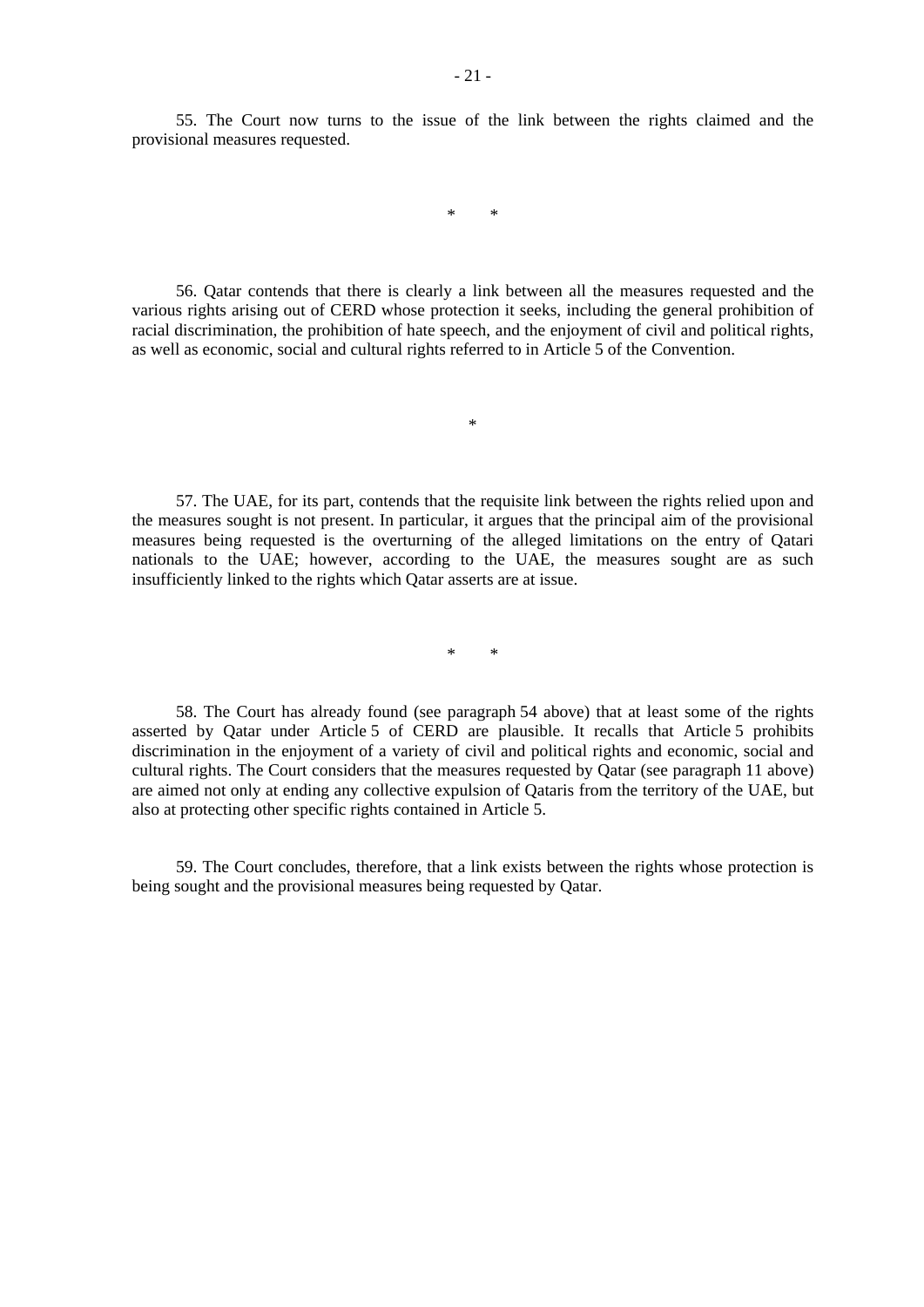#### **III. RISK OF IRREPARABLE PREJUDICE AND URGENCY**

 60. The Court, pursuant to Article 41 of its Statute, has the power to indicate provisional measures when irreparable prejudice could be caused to rights which are the subject of judicial proceedings (see, for example, *Jadhav (India* v. *Pakistan), Provisional Measures, Order of 18 May 2017, I.C.J. Reports 2017*, p. 243, para. 49; *Application of the International Convention for the Suppression of the Financing of Terrorism and of the International Convention on the Elimination of All Forms of Racial Discrimination (Ukraine* v. *Russian Federation), Provisional Measures, Order of 19 April 2017, I.C.J. Reports 2017*, p. 136, para. 88).

 61. However, the power of the Court to indicate provisional measures will be exercised only if there is urgency, in the sense that there is a real and imminent risk that irreparable prejudice will be caused to the rights in dispute before the Court gives its final decision (*Jadhav (India* v. *Pakistan), Provisional Measures, Order of 18 May 2017, I.C.J. Reports 2017*, p. 243, para. 50; *Application of the International Convention for the Suppression of the Financing of Terrorism and of the International Convention on the Elimination of All Forms of Racial Discrimination (Ukraine* v. *Russian Federation), Provisional Measures, Order of 19 April 2017, I.C.J. Reports 2017*, p. 136, para. 89). The condition of urgency is met when the acts susceptible of causing irreparable prejudice can "occur at any moment" before the Court rules on the merits (*Immunities and Criminal Proceedings (Equatorial Guinea* v. *France), Provisional Measures, Order of 7 December 2016, I.C.J. Reports 2016 (II)*, p. 1169, para. 90). The Court must therefore consider whether such a risk exists at this stage of the proceedings.

 62. The Court is not called upon, for the purposes of its decision on the request for the indication of provisional measures, to establish the existence of breaches of CERD, but to determine whether the circumstances require the indication of provisional measures for the protection of rights under this instrument. It cannot at this stage make definitive findings of fact, and the right of each Party to submit arguments in respect of the merits remains unaffected by the Court's decision on the request for the indication of provisional measures.

\* \*

 63. Qatar submits that irreparable prejudice is the natural consequence of violations of the rights before the Court in this case and that no decision of the Court on the merits — whenever it is rendered — could "wipe out" all of this damage and "restore" the status quo ante. Qatar is of the view that, in the present case, the Court does not need to determine whether there is a risk of irreparable prejudice to those rights, since the evidence shows that this type of prejudice exists today and continues to be manifest, as a result of the UAE's refusal to comply with CERD. Qatar thus emphasizes the continuous nature of the violations of the fundamental rights alleged, namely the rights to movement and residence, family reunification, education, work, freedom of opinion and expression, health, freedom of religious practice, private property and the right to access courts in the UAE to protect Qatari property and assets or to challenge any discriminatory measures. Qatar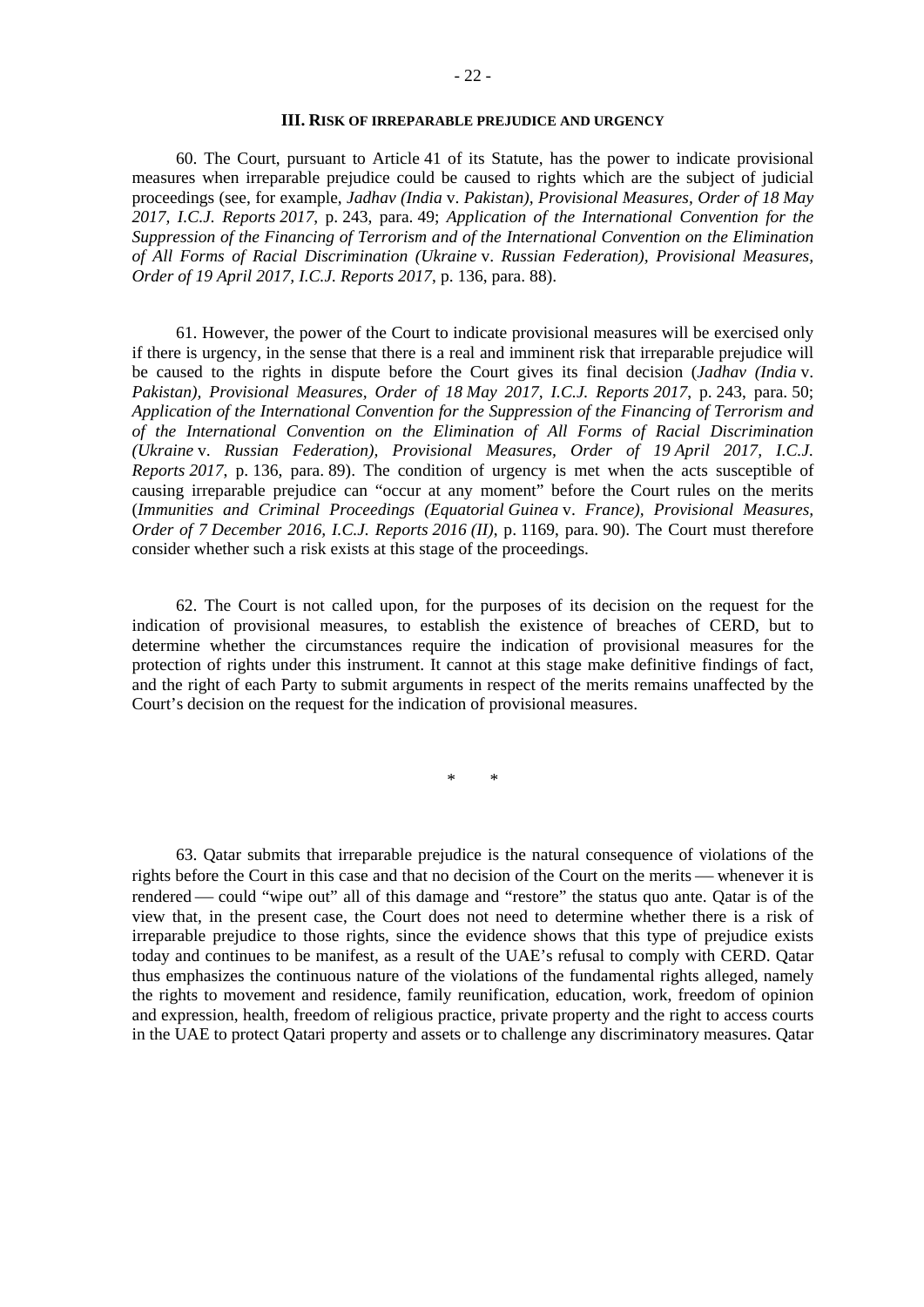stresses that the "durable consequences" of the continuous violation of the right to movement and residence on the right to work and to access property, as well as on the right to family reunification, was acknowledged in the report of the Technical Mission despatched by the OHCHR and, therefore, "cannot be questioned". Citing a report of Amnesty International dated 5 June 2018, Qatar asserts that, a year on, the situation has not improved and that residents of the region are still left facing uncertain futures. Qatar concludes that, since the damage is present and ongoing, the condition of imminence is also plainly fulfilled.

 64. Qatar claims that the UAE has resisted all requests to terminate the discriminatory measures. It refers in particular to the issuance by the UAE of thirteen demands on 23 June 2017, supplemented by six demands on 5 July 2017, requesting, *inter alia*, that Qatar align itself with the other Gulf and Arab countries militarily, politically, socially, and economically, as a precondition for the lifting of the discriminatory measures. Qatar submits that, in doing so, the UAE has aggravated the dispute. Qatar contends that, in light of the UAE's refusal to suspend or withdraw its illegal acts, the people of Qatar could see an indefinite violation of their rights and would suffer damage and distress as a result. Accordingly, it considers that provisional measures are "urgently required to compel the UAE to abide by its international obligations under the CERD".

\*

 65. The UAE denies that there exists a risk of irreparable prejudice to the rights of the Applicant under CERD. Challenging the reliance and independence of the evidence submitted to the Court by Qatar, it asserts that Qataris continue to enjoy the full rights granted by law to all residents of or visitors to the UAE. Although the UAE does not deny that it has severed relations with Qatar due to national security concerns, in particular its alleged support for terrorism and extremism, it asserts that the statement of 5 June 2017, whereby its Ministry of Foreign Affairs announced that Qataris were to leave the UAE within 14 days and that they would be prevented from entry, was carefully measured to have the least possible impact on the people of Qatar. The UAE asserts that there were in fact no legal steps taken by its Government to deport Qataris who remained after the 14-day period; restrictions were only imposed on Qataris wishing to enter the UAE, who were required to seek prior permission, which was almost always granted. The UAE adds that measures have been taken to deal with the problem of separation of families that include Qataris. Thus, a presidential directive, issued on 6 June 2017, instructed the authorities to take into account the humanitarian circumstances of UAE-Qatari mixed families, and a special telephone line was established to deal with such cases and to ensure that appropriate action was taken. The UAE argues that, even if the Court were to find that there is a risk of prejudice caused to the rights alleged by Qatar as a result of the actions of the UAE, the prejudice would not be irreparable.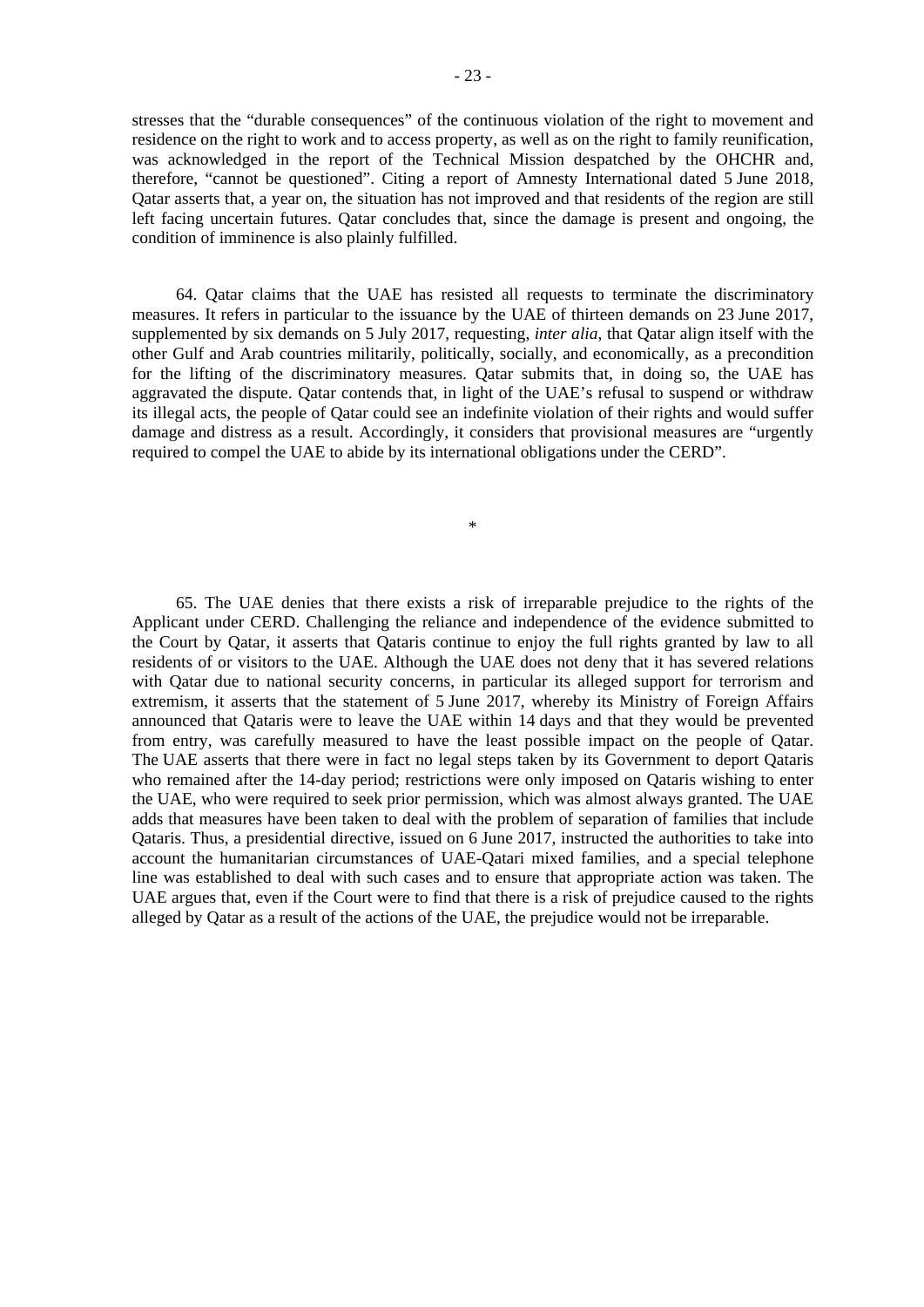66. The UAE further asserts that the situation is not urgent as alleged by Qatar. In addition to referring to the remedial measures already taken, as described in paragraph 65 above, it observes that the Request for provisional measures was filed by Qatar on 11 June 2018, i.e. more than a year after the Ministry of Foreign Affairs of the UAE made a statement asking Qatari nationals to leave the country within 14 days.

\* \*

67. The Court considers that certain rights in question in these proceedings  $\frac{1}{\sqrt{1-\frac{1}{n}}}$  in particular, several of the rights stipulated in Article 5, paragraphs  $(a)$ ,  $(d)$  and  $(e)$ , of CERD — are of such a nature that prejudice to them is capable of causing irreparable harm (see *Application of the International Convention for the Suppression of the Financing of Terrorism and of the International Convention on the Elimination of All Forms of Racial Discrimination (Ukraine* v. *Russian Federation), Provisional Measures, Order of 19 April 2017, I.C.J. Reports 2017*, p. 138, para. 96). On the basis of the evidence presented to it by the Parties, the Court is of the opinion that the situation of Qataris residing in the UAE prior to 5 June 2017 appears to remain vulnerable with regard to their rights under Article 5 of the Convention.

 68. In this regard, the Court observes that, following the statement of 5 June 2017, whereby the Ministry of Foreign Affairs of the UAE announced that Qataris were to leave the territory within 14 days and that they would be prevented from entry, many Qataris residing in the UAE at that time appeared to have been forced to leave their place of residence without the possibility of return. The Court notes that a number of consequences apparently resulted from this situation and that the impact on those affected seem to persist to this date: UAE-Qatari mixed families have been separated; Qatari students have been deprived of the opportunity to complete their education in the UAE and to continue their studies elsewhere since UAE universities have refused to provide them with their educational records; and Qataris have been denied equal access to tribunals and other judicial organs in the UAE.

 69. As the Court has already observed, individuals forced to leave their own place of residence without the possibility of return could, depending on the circumstances, be subject to a serious risk of irreparable prejudice (*Application of the International Convention on the Elimination of All Forms of Racial Discrimination (Georgia* v. *Russian Federation), Provisional Measures, Order of 15 October 2008, I.C.J. Reports 2008*, p. 396, para. 142). The Court is of the view that a prejudice can be considered as irreparable when individuals are subject to temporary or potentially ongoing separation from their families and suffer from psychological distress; when students are prevented from taking their exams due to enforced absence or from pursuing their studies due to a refusal by academic institutions to provide educational records; or when the persons concerned are impeded from being able to physically appear in any proceedings or to challenge any measure they find discriminatory.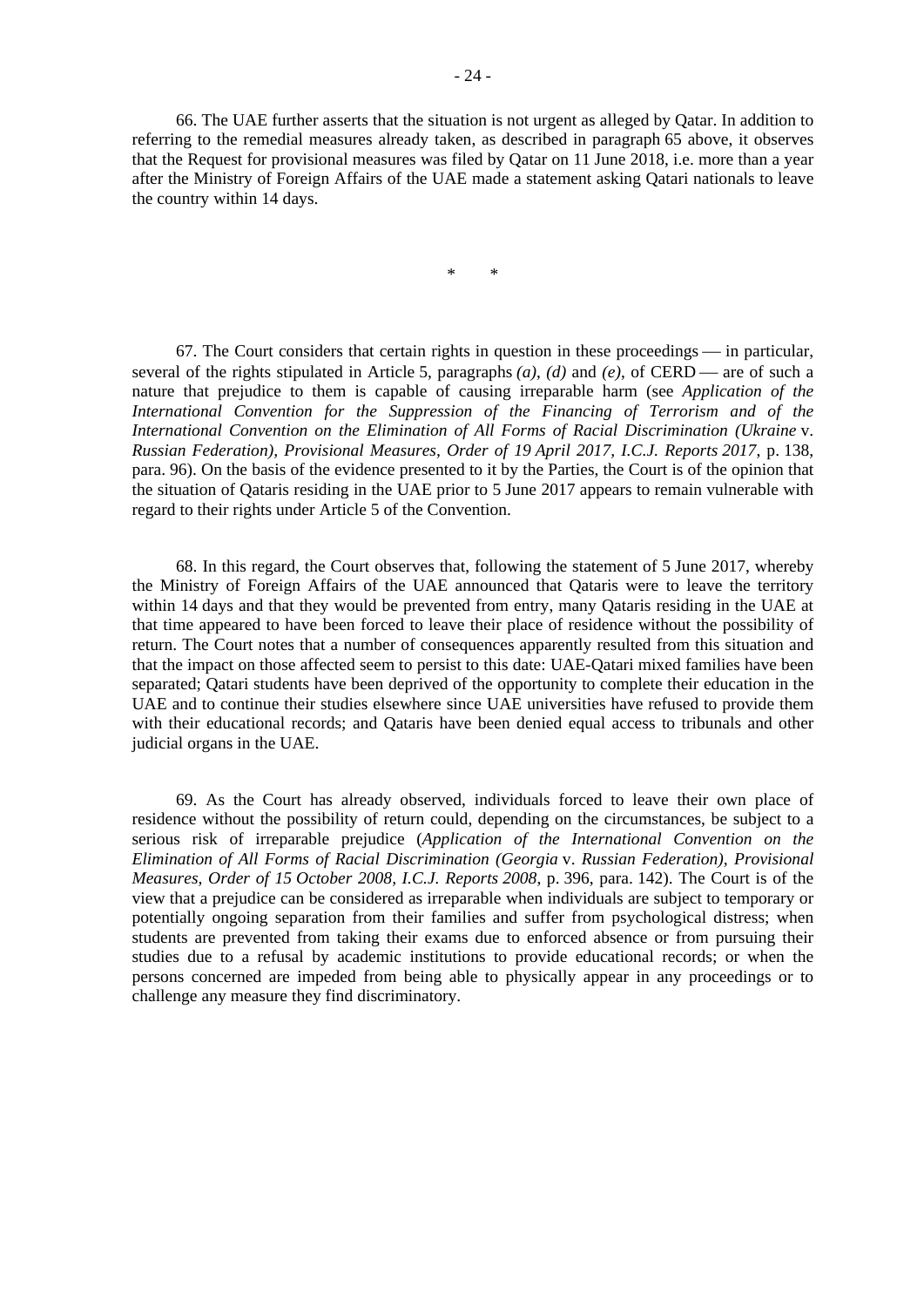70. The Court notes that the UAE stated, in response to a question posed by a Member of the Court at the end of the oral proceedings, that, following the statement of 5 June 2017 by its Ministry of Foreign Affairs, no administrative orders have been issued under the Immigration Law to expel Qataris. The Court nonetheless notes that it appears from the evidence before it that, as a result of this statement, Qataris felt obliged to leave the UAE resulting in the specific prejudices to their rights described above. Moreover, in view of the fact that the UAE has not taken any official steps to rescind the measures of 5 June 2017, the situation affecting the enjoyment of their abovementioned rights in the UAE remains unchanged.

 71. The Court thus finds that there is an imminent risk that the measures adopted by the UAE, as set out above, could lead to irreparable prejudice to the rights invoked by Qatar, as specified by the Court (see paragraph 54 above).

#### **IV. CONCLUSION AND MEASURES TO BE ADOPTED**

 72. The Court concludes from all of the above considerations that the conditions required by its Statute for it to indicate provisional measures are met. It is therefore necessary, pending its final decision, for the Court to indicate certain measures in order to protect the rights claimed by Qatar, as identified above (see paragraph 54 above).

 73. The Court recalls that it has the power, under its Statute, when a request for provisional measures has been made, to indicate measures that are, in whole or in part, other than those requested. Article 75, paragraph 2, of the Rules of Court specifically refers to this power of the Court. The Court has already exercised this power on several occasions in the past (see, for example, *Application of the International Convention for the Suppression of the Financing of Terrorism and of the International Convention on the Elimination of All Forms of Racial Discrimination (Ukraine* v. *Russian Federation), Provisional Measures, Order of 19 April 2017, I.C.J. Reports 2017*, p. 139, para. 100).

 74. In the present case, having considered the terms of the provisional measures requested by Qatar and the circumstances of the case, the Court finds that the measures to be indicated need not be identical to those requested.

 75. Reminding the UAE of its duty to comply with its obligations under CERD, the Court considers that, with regard to the situation described above, the UAE must, pending the final decision in the case and in accordance with its obligations under CERD, ensure that families that include a Qatari, separated by the measures adopted by the UAE on 5 June 2017, are reunited, that Qatari students affected by those measures are given the opportunity to complete their education in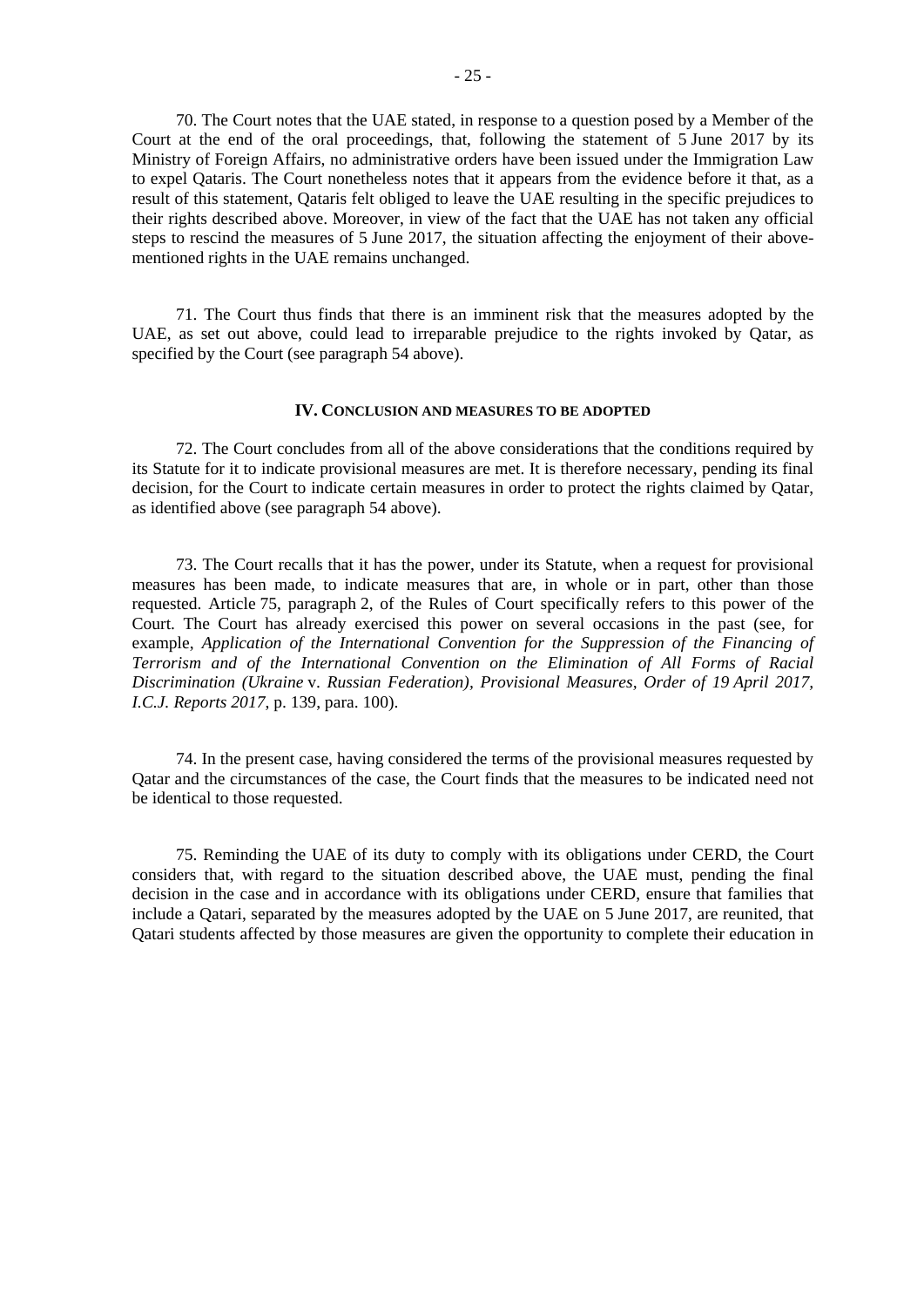the UAE or to obtain their educational records if they wish to continue their studies elsewhere, and that Qataris affected by those measures are allowed access to tribunals and other judicial organs of the UAE.

 76. The Court recalls that Qatar has requested it to indicate measures aimed at ensuring the non-aggravation of the dispute with the UAE. When it is indicating provisional measures for the purpose of preserving specific rights, the Court may also indicate provisional measures with a view to preventing the aggravation or extension of a dispute whenever it considers that the circumstances so require (see *Application of the International Convention for the Suppression of the Financing of Terrorism and of the International Convention on the Elimination of All Forms of Racial Discrimination (Ukraine* v. *Russian Federation), Provisional Measures, Order of 19 April 2017, I.C.J. Reports 2017*, p. 139, para. 103). In this case, having considered all the circumstances, in addition to the specific measures it has decided to take, the Court deems it necessary to indicate an additional measure directed to both Parties and aimed at ensuring the non-aggravation of their dispute.

\* \*

\*

 77. The Court reaffirms that its "orders on provisional measures under Article 41 [of the Statute] have binding effect" (*LaGrand (Germany* v. *United States of America), Judgment, I.C.J. Reports 2001*, p. 506, para. 109) and thus create international legal obligations for any party to whom the provisional measures are addressed.

> \* \* \*

 78. The Court further reaffirms that the decision given in the present proceedings in no way prejudges the question of the jurisdiction of the Court to deal with the merits of the case or any questions relating to the admissibility of the Application or to the merits themselves. It leaves unaffected the right of the Governments of Qatar and the UAE to submit arguments in respect of those questions.

\* \*

\*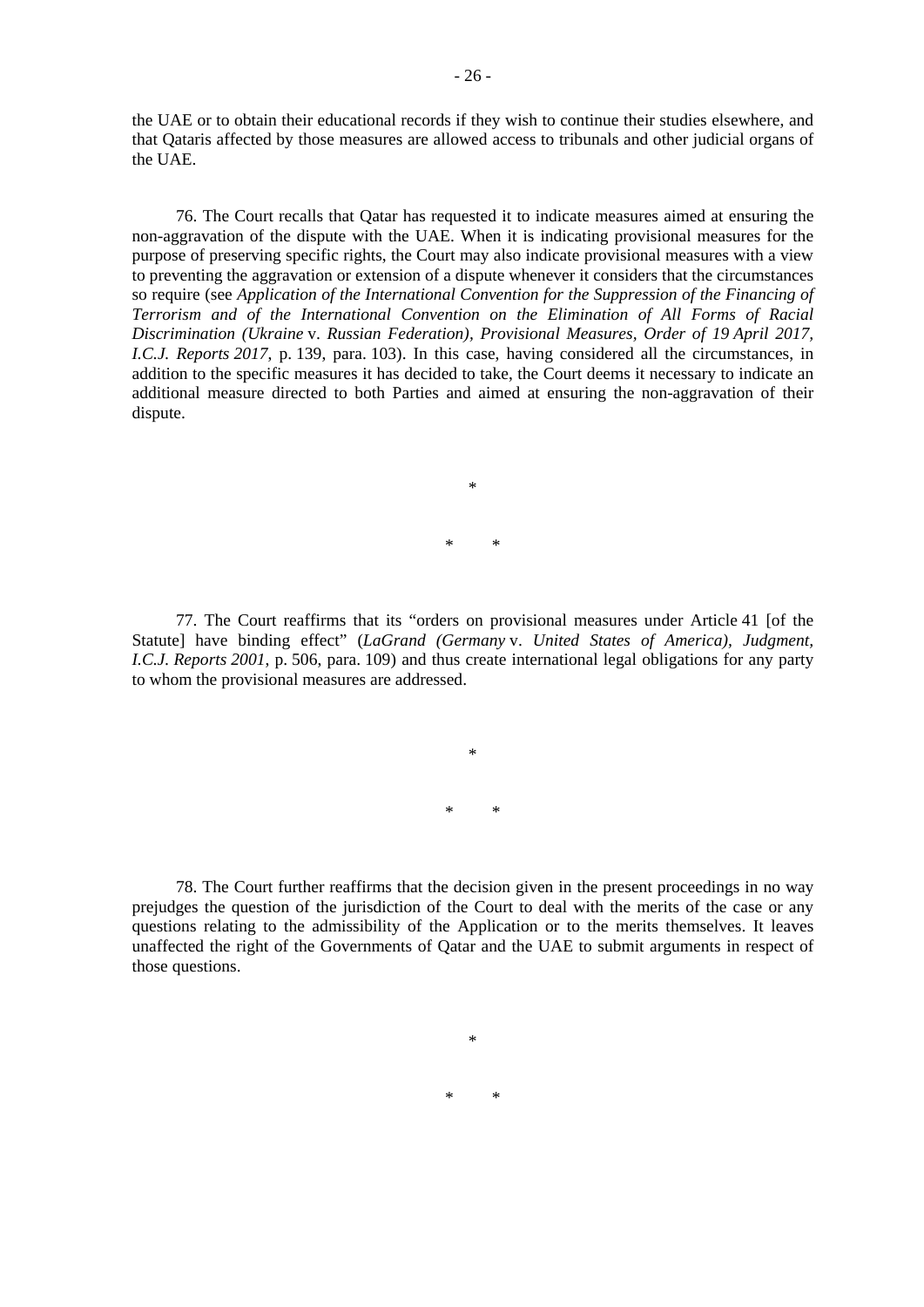79. For these reasons,

THE COURT,

*Indicates* the following provisional measures:

(1) By eight votes to seven,

The United Arab Emirates must ensure that

- (i) families that include a Qatari, separated by the measures adopted by the United Arab Emirates on 5 June 2017, are reunited;
- (ii) Qatari students affected by the measures adopted by the United Arab Emirates on 5 June 2017 are given the opportunity to complete their education in the United Arab Emirates or to obtain their educational records if they wish to continue their studies elsewhere; and
- (iii) Qataris affected by the measures adopted by the United Arab Emirates on 5 June 2017 are allowed access to tribunals and other judicial organs of the United Arab Emirates;
	- IN FAVOUR: *President* Yusuf; *Vice-President* Xue; *Judges* Abraham, Bennouna, Cançado Trindade, Sebutinde, Robinson; *Judge* ad hoc Daudet;

AGAINST: *Judges* Tomka, Gaja, Bhandari, Crawford, Gevorgian, Salam; *Judge* ad hoc Cot;

(2) By eleven votes to four,

 Both Parties shall refrain from any action which might aggravate or extend the dispute before the Court or make it more difficult to resolve.

IN FAVOUR: *President* Yusuf; *Vice-President* Xue; *Judges* Tomka, Abraham, Bennouna, Cançado Trindade, Gaja, Sebutinde, Bhandari, Robinson; *Judge* ad hoc Daudet;

AGAINST: *Judges* Crawford, Gevorgian, Salam; *Judge* ad hoc Cot.

 Done in English and in French, the English text being authoritative, at the Peace Palace, The Hague, this twenty-third day of July, two thousand and eighteen, in three copies, one of which will be placed in the archives of the Court and the others transmitted to the Government of the State of Qatar and the Government of the United Arab Emirates, respectively.

*(Signed)* Abdulqawi Ahmed YUSUF, President.

> *(Signed)* Philippe COUVREUR, Registrar.